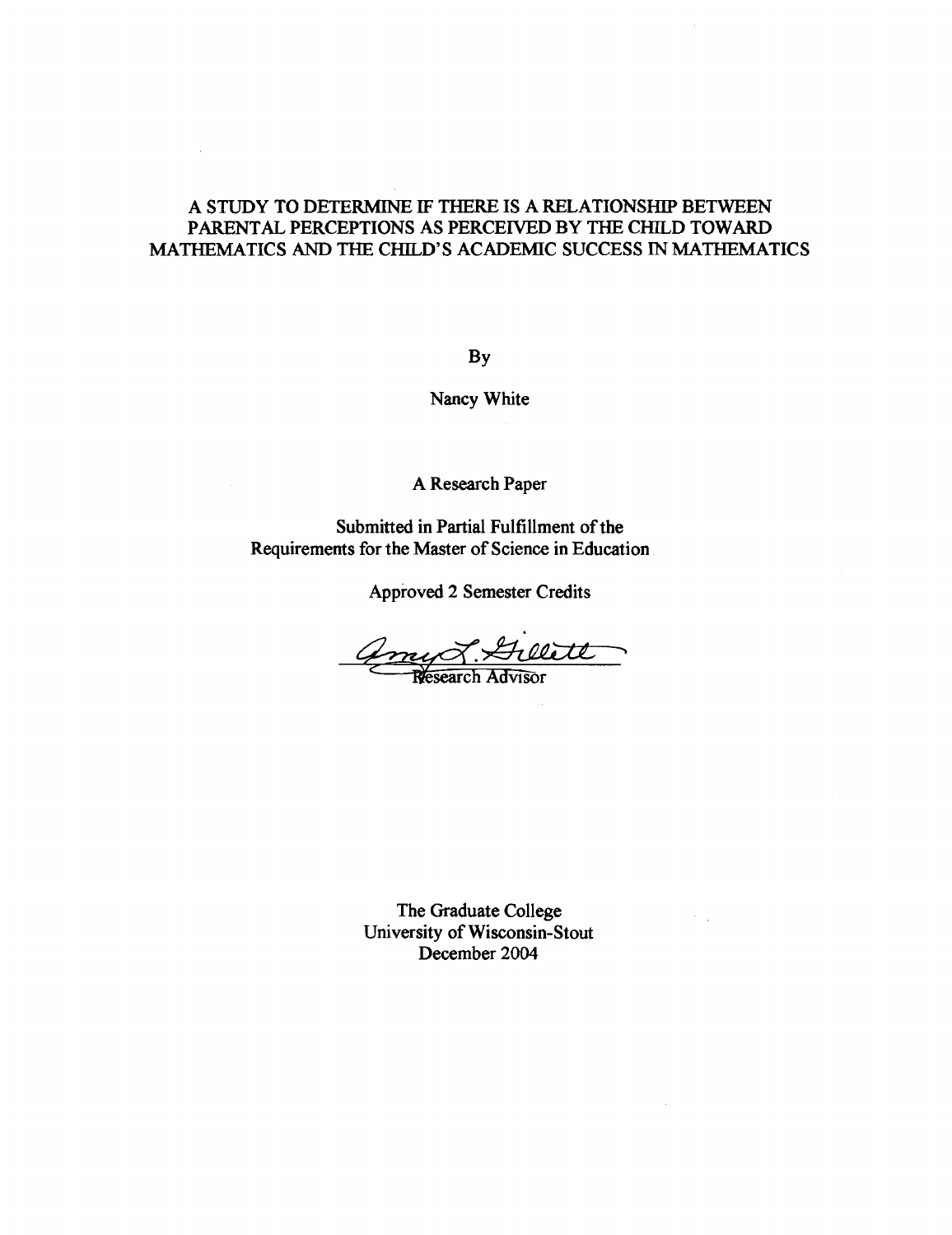## The Graduate School

## University of Wisconsin Stout

#### Menomonie, WI **5475 1**

### ABSTRACT

| White                | Nancy                                                                                                                                                         | М                |    |
|----------------------|---------------------------------------------------------------------------------------------------------------------------------------------------------------|------------------|----|
| (Writer) (Last Name) | (First Name)                                                                                                                                                  | (Middle Initial) |    |
| in Mathematics       | A Study to Determine if There is a Relationship Between Parental Perceptions as<br>Perceived by the Child Toward Mathematics and the Child's Academic Success |                  |    |
|                      |                                                                                                                                                               |                  |    |
| (Title)              |                                                                                                                                                               |                  |    |
|                      | Master of Science in Education Dr.Amy Gillett                                                                                                                 | 12/04            | 31 |

(Name of Style Manual Used in this Study)

The purpose of this study was to determine if there was a relationship between parental perceptions and attitudes, as perceived by the child, toward mathematics, and their academic success in high school mathematics.

The subjects for this study were high school students from Boyceville, Wisconsin. All of the subjects were enrolled in PreAlgebra, Algebra, or Geometry. All subjects were provided with a written overview of the study, which described their involvement in this study. Because all of the subjects were minors, a consent form was signed by the students' parent/guardian before the study began. Their participation was voluntary, with an alternate activity available.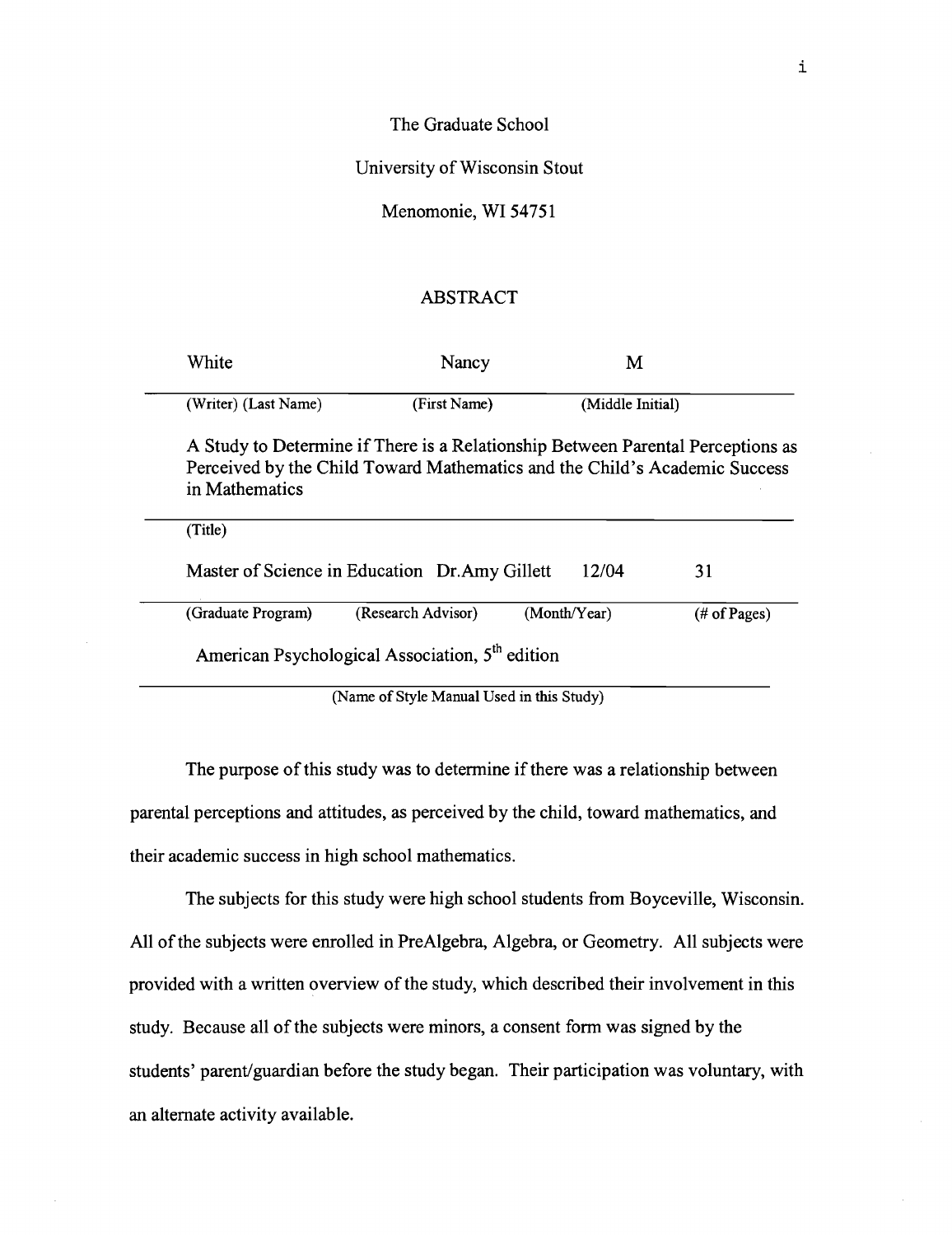The instrumentation for this study consisted of a questionnaire with ten items. The questionnaire was designed specifically for this study, and included demographic information, as well as information pertaining to the students' perceptions of their parents' perceptions of mathematics.

The data was collected during the fall semester of the 2004-2005 school year, at the Boyceville High School to test the null hypothesis: There will be no relationship in the perception of mathematics given by parents to their children and their children's academic success in mathematics. Kendall's tau was run to address the correlation. To determine significance, the probability level was set at .05 for each item.

Seven of the ten items analyzed supported the null hypothesis and three of the ten items analyzed rejected the null hypothesis

The results show there are tendencies toward a relationship between perceptions conveyed by parents to their children concerning mathematics, and the academic success the children experienced in mathematics. The null hypothesis was mostly supported, and minimally rejected, therefore further research is necessary to truly establish a relationship.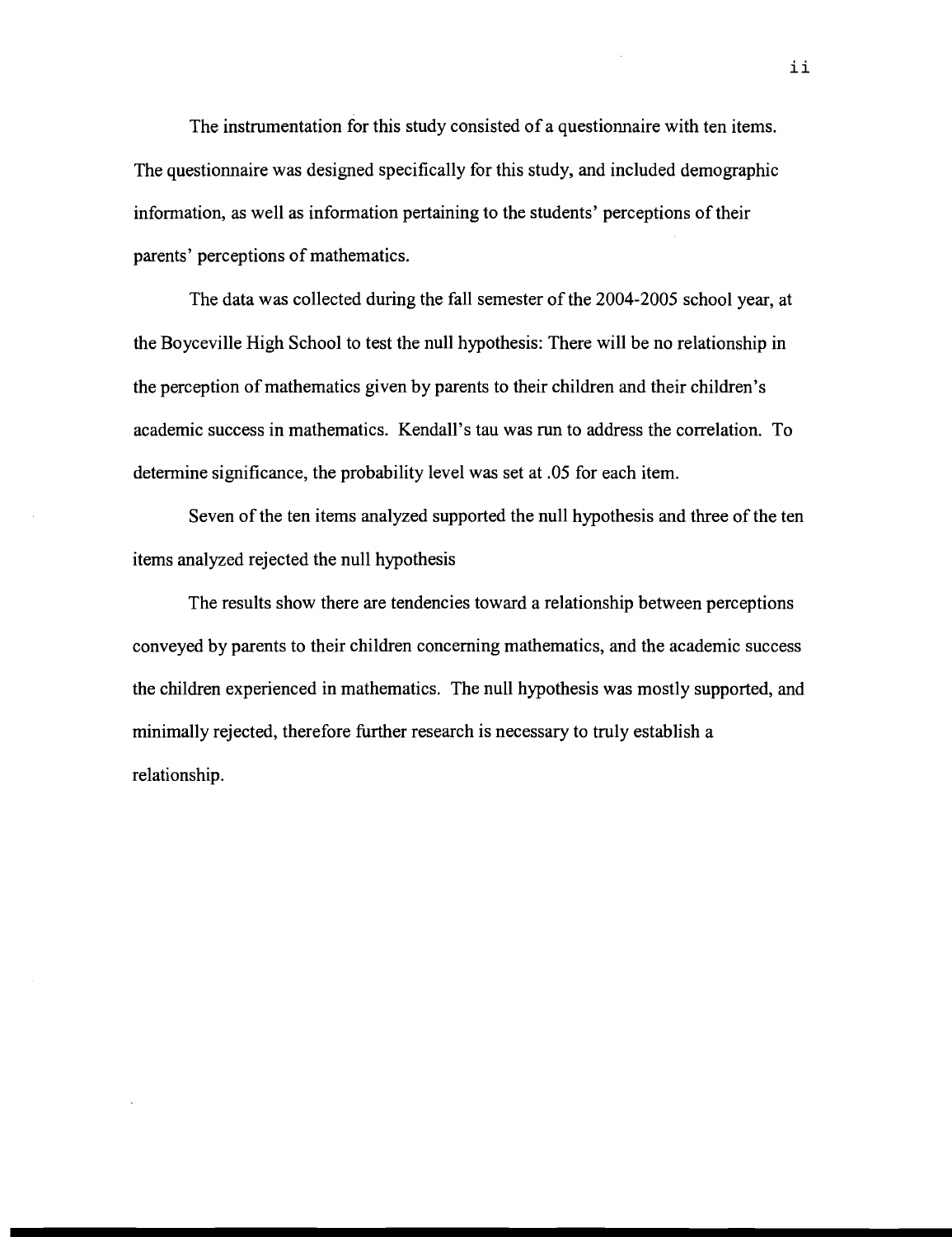# TABLE OF CONTENTS

| <b>ABSTRACT</b>                                | Page |
|------------------------------------------------|------|
| <b>CHAPTER ONE Introduction</b>                | 1    |
| <b>Statement of Problem</b>                    | 4    |
| Hypothesis                                     | 4    |
| Definition of Terms                            | 4    |
| Assumptions                                    | 4    |
| Limitations                                    | 5    |
| <b>CHAPTER TWO Literature Review</b>           | 6    |
| Introduction                                   | 6    |
| High School Mathematics Requirements           | 6    |
| High School Mathematics Standards              | 7    |
| Mathematics in the Workforce and Everyday Life | 9    |
| Perceptions                                    | 11   |
| <b>CHAPTER THREE Methodology</b>               | 14   |
| Introduction                                   | 14   |
| Subject Selection and Description              | 14   |
| Instrumentation                                | 14   |
| Data Collection                                | 15   |
| Data Analysis                                  | 15   |
| Limitations                                    | 16   |
| <b>CHAPTER FOUR Results</b>                    | 17   |
| Introduction                                   | 17   |

 $\sim 10^6$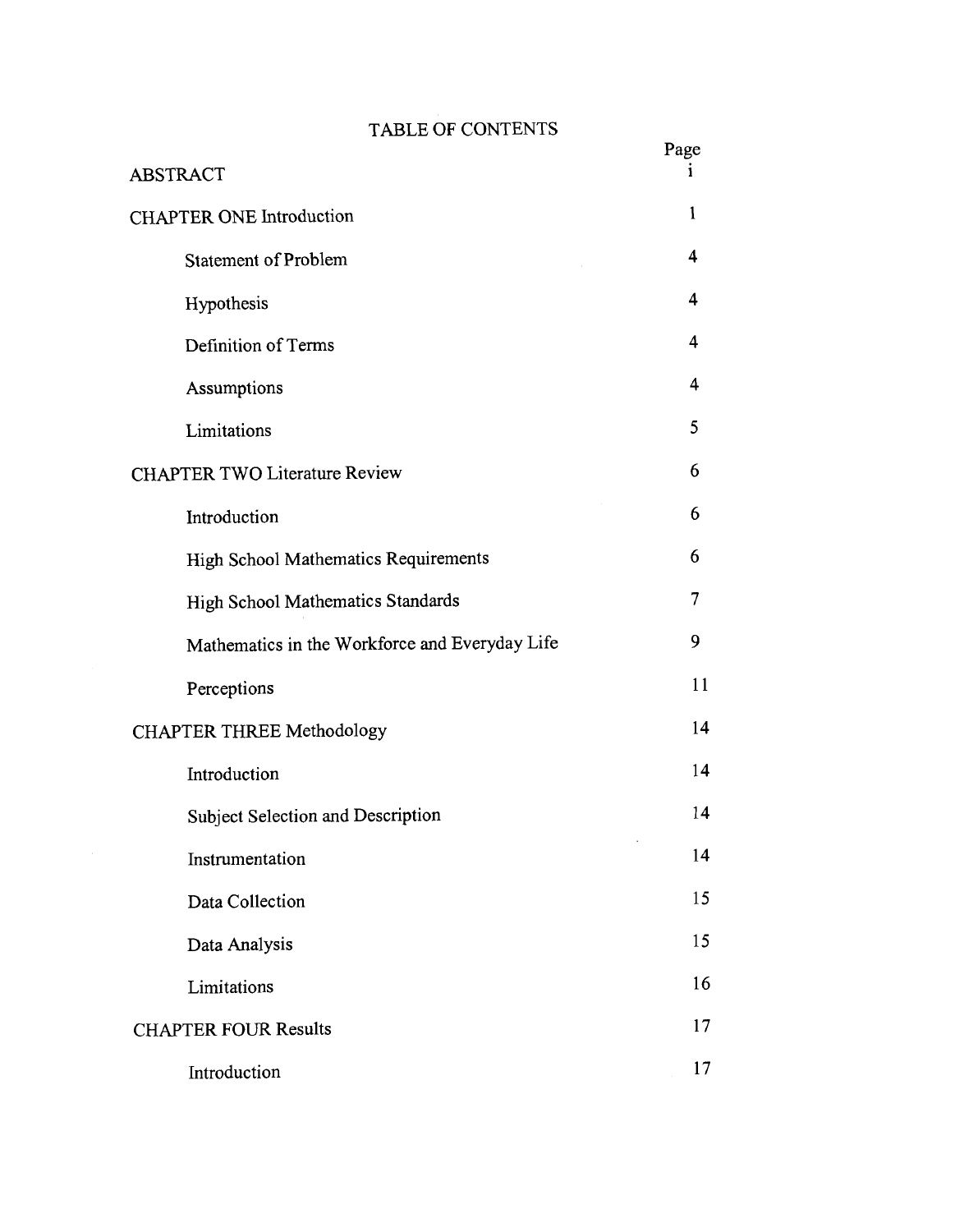| Demographic Information                                         | 17 |
|-----------------------------------------------------------------|----|
| Item Analysis                                                   | 17 |
| Hypothesis                                                      | 20 |
| <b>CHAPTER FIVE Discussion, Conclusions and Recommendations</b> | 22 |
| Introduction                                                    | 22 |
| Discussion                                                      | 22 |
| Conclusions                                                     | 22 |
| <b>Recommendations for Parents</b>                              | 24 |
| Recommendations for Further Research                            | 26 |
| <b>REFERENCES</b>                                               | 27 |
| <b>APPENDIX A Consent Form</b>                                  | 29 |
| <b>APPENDIX B Subject Survey</b>                                | 31 |

 $\sim 10^{11}$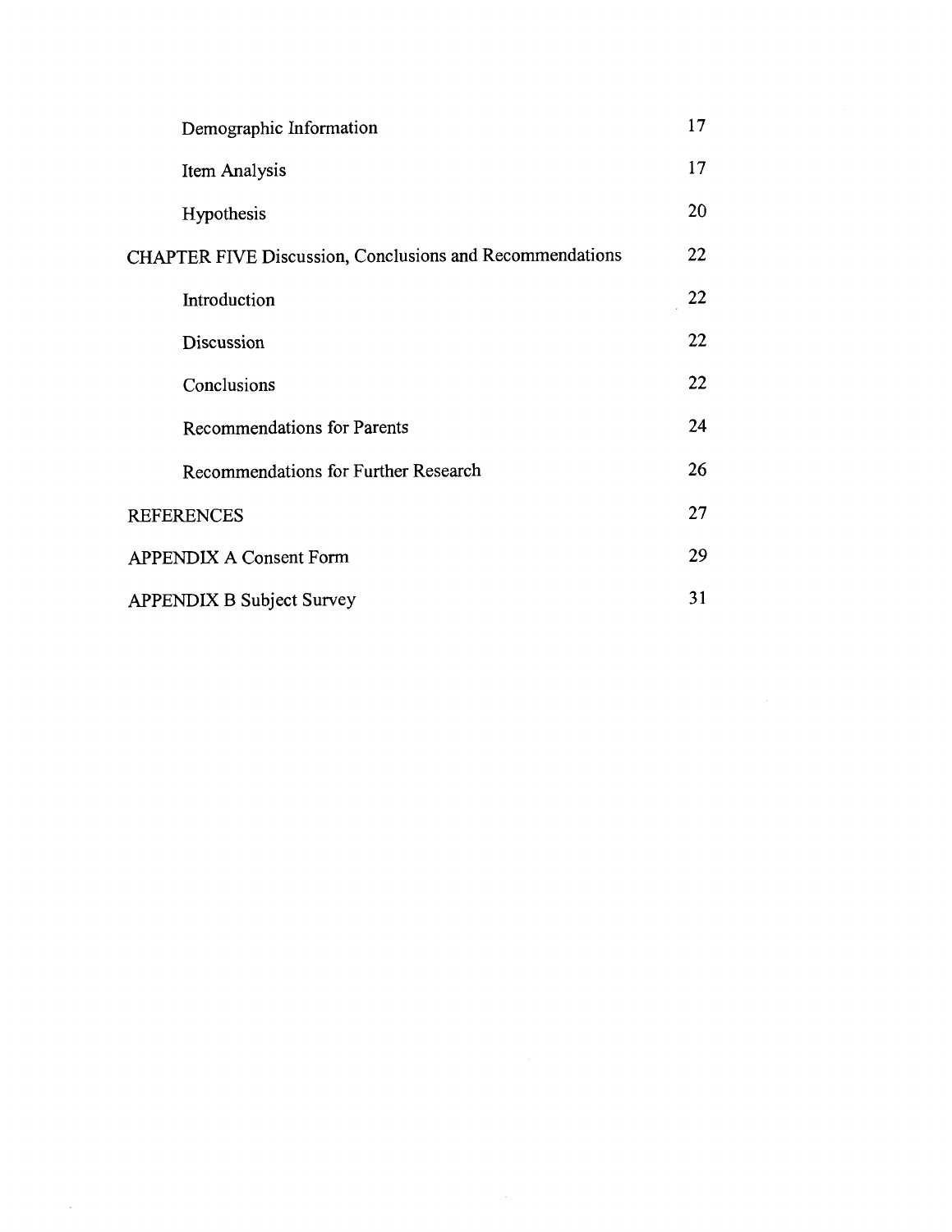#### **CHAPTER ONE**

#### **Introduction**

Perceptions are all around us at school, at work, and at home. Some perceptions we can control and some we cannot, some are backed by facts and some are not. When adults perceive a situation, they will most likely use past experiences and knowledge to enhance an awareness of the truthfulness of that perception. Often teenagers do not have that experience yet to draw from, so others easily sway perceptions of their surroundings, and those perceptions play a significant role in their attitudes and performances. To perceive, as defined by Webster's New World Dictionary (Simon & Schuster, 1991), is "to feel, comprehend; to grasp mentally; take note of; observe; to become aware of through sight, hearing, touch, taste or smell" (p. 1002). A high school teacher may define perception in regards to adolescents in school, as one of the strongest barriers to learning and acceptance of things not yet known. Perceptions and attitudes exuded by people close to teenagers greatly influence teenagers' attitudes and decision-making, and therefore their academic performance in high school settings.

Boyceville, Wisconsin, is a village located in the west central part of the state. It is a farming community with a population of approximately 1,100 people. The school district in Boyceville is about 30 miles long and 10 miles wide. According to a pamphlet distributed by the Boyceville School District (n.d.), one statistic stated that roughly **88%**  of the property in the district lies outside the village, with **85%** of its families living in a rural setting. The school system consists of one elementary school, which was built in 1990, one middle school, which was remodeled in 2000, and one high school, which was built in 2000. Within the school district, there were 937 students enrolled at the time of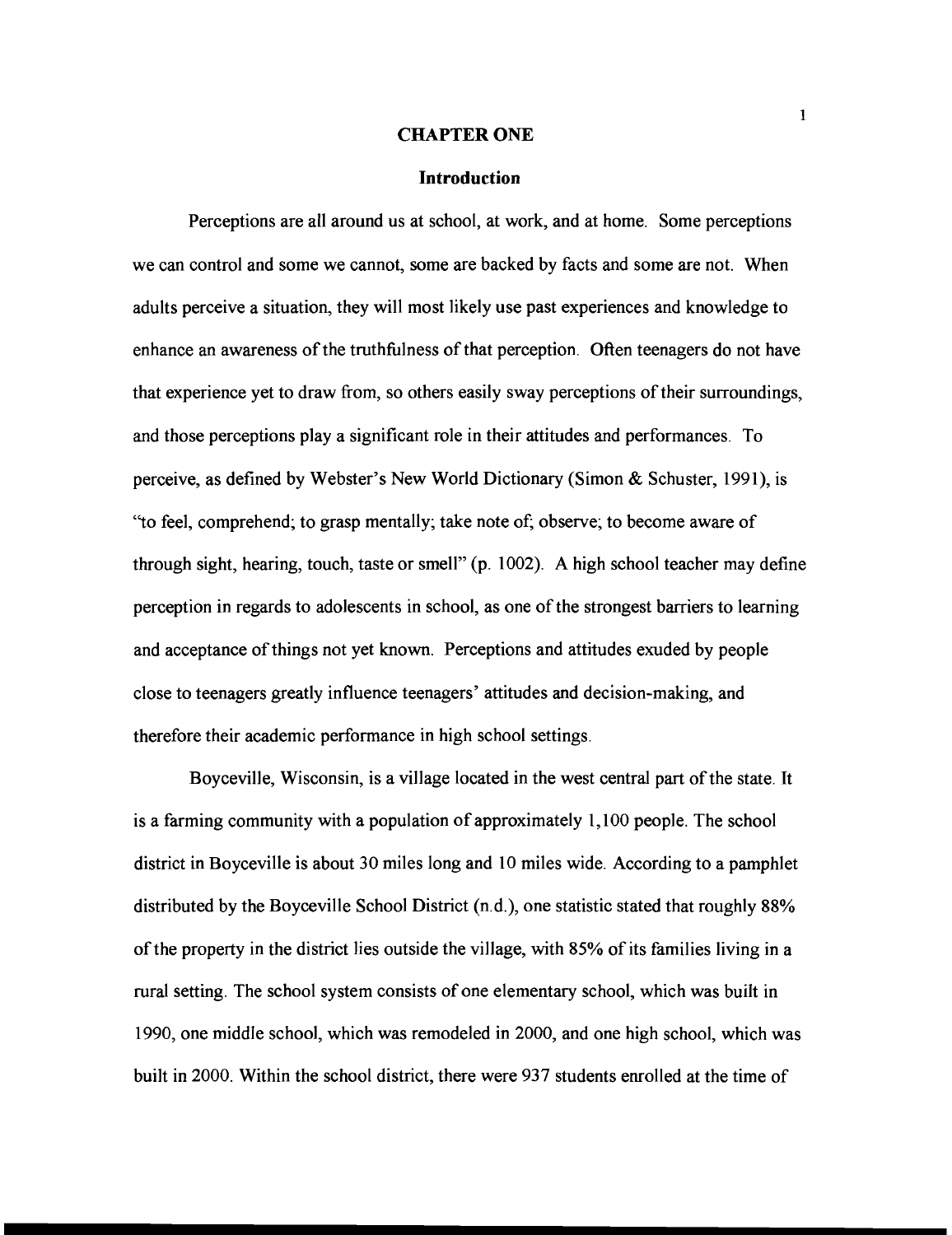this study. Three hundred thirty-six students, or approximately 36% of the students in the district, were in the free or reduced lunch program, which indicated this as a low socioeconomic area.

Boyceville High School houses grades nine through twelve. There is an average of 75 students per grade, with a total of 300 students in the high school. In the mathematics department, there are two teachers to facilitate the mathematics curriculum. There are six different courses offered through the mathematics department that the students take in a sequential order. Some students start with Pre-Algebra, others start with Algebra, then both groups go on to Geometry, Advanced Algebra, and Pre-Calculus. Mathematics in high school is one of the four core subject areas, along with English, Science, and Social Studies. At Boyceville High School, as of the graduating class of 2003-2004, three mathematics credits, instead of two, are required for graduation. Therefore students are taking more mathematics classes at Boyceville High School in order to graduate.

Mathematics, as recognized by school systems through increasing the requirements for students, is very important for every student to learn and understand. It will prepare students to deal with the mathematics that they will see everyday in newspapers, magazines, on television, on any job, as well as in school. Mathematics teaches students how to problem solve, and different problem solving techniques can be applied to many different disciplines. It also teaches students to analyze situations logically. All technology is based on mathematical principles, so understanding mathematics will help them understand technology. Students need a firm mathematics

**2**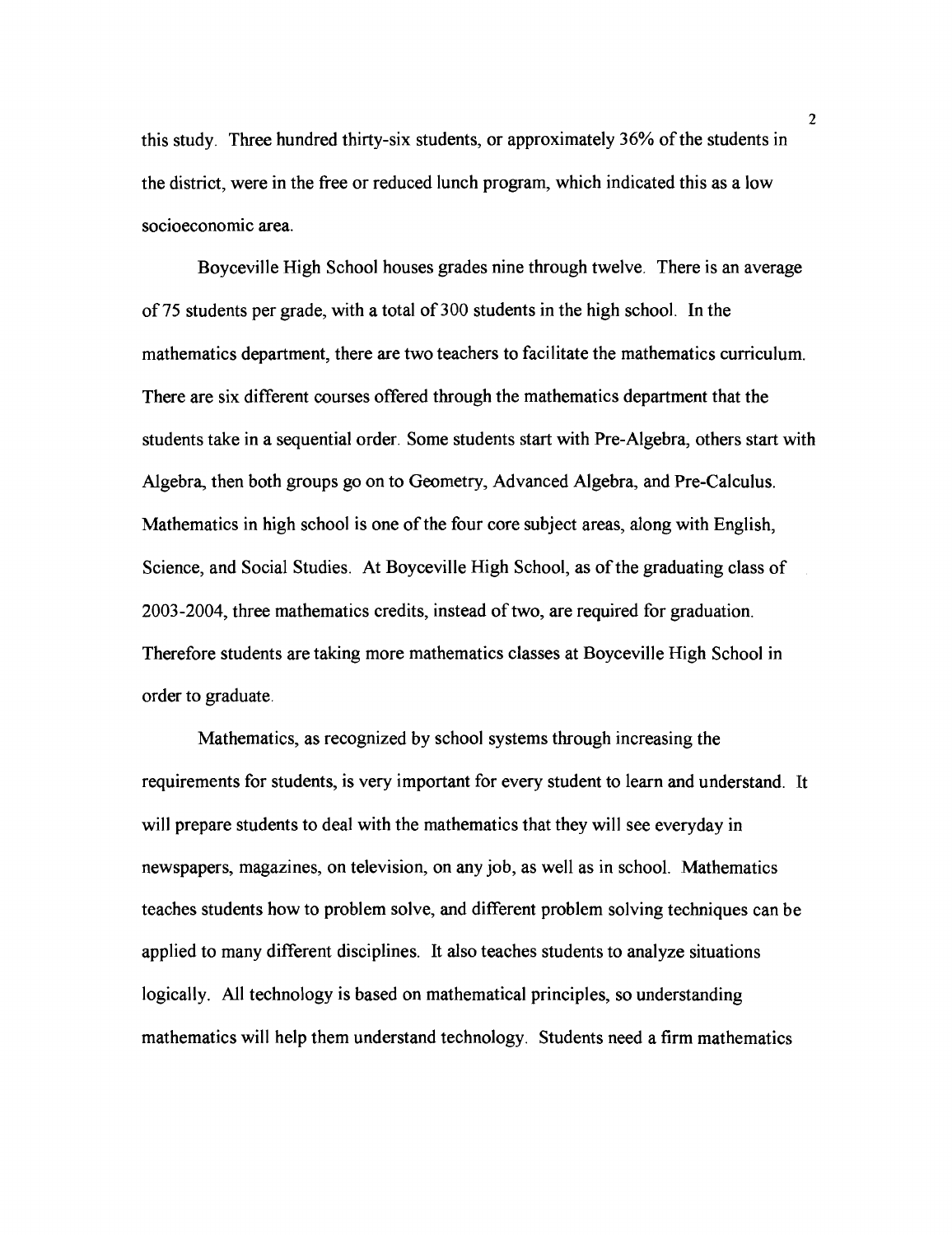background to help them decide if and where they will attend post-secondary education, as well as open up career possibilities. Mathematics is an essential subject to understand.

Teaching mathematics in high school has its challenges, as does teaching any subject. But mathematics seems to have one strike against it that other subjects do not. The perception that many people believe to be fact is that you either "get" math, or you "don't get" math. This idea is fostered by many different factors, but the one factor that the researcher would like to explore is parental perceptions and attitudes affecting their child's academic success in mathematics. During parent conferences, the researcher was guaranteed to hear from different parents, comments like, "Oh, I could never do math," or ''I never got math when I was in school." Their child would always be sitting right beside them listening to these statements, absorbing what he/she heard. Through these statements, the parents seem to condone mathematic inability, laziness, and inadequate grades of their children because they could never "get" math themselves. This in turn would seem to justify to the child that it's all right not to try to succeed in math. The child may think that he/she is destined not to "get" math  $-$  it must be a "family thing" because mom or dad could never "get it" either. From these statement there would seem to be no expectations coming from the parent(s) as to the attitude and work ethic for the child in his/her mathematics class. The perception of math as being too hard for them no matter what the material, is put forth and reinforced. Instead, parents need to encourage their children to succeed, to do homework, and to hold them to high academic expectations. This is an important factor in the improvement of students' achievement (Tokar,1999). The expectations and aspirations held by parents for their child's educational achievement has been shown to influence children's aspirations and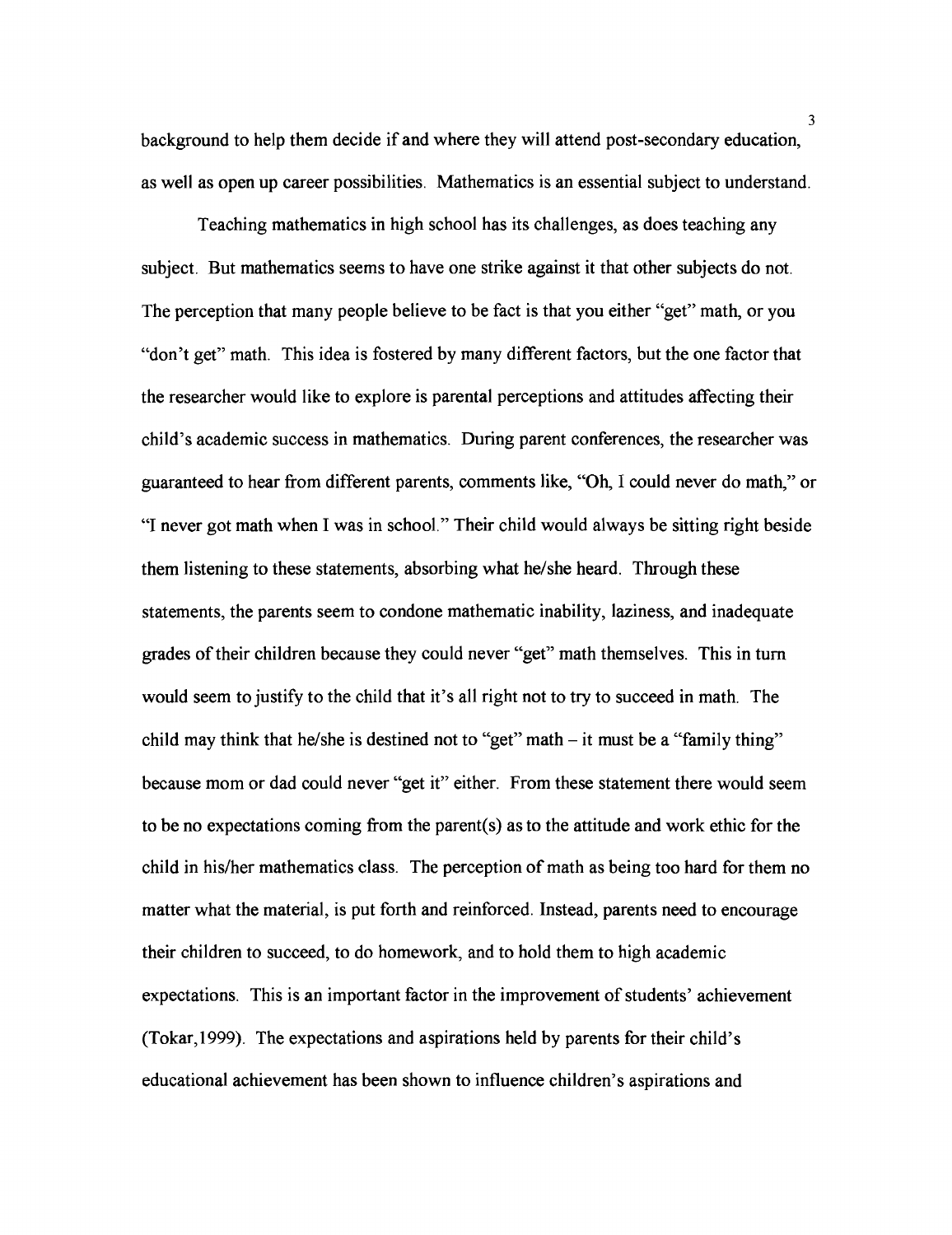expectations positively, which in turn affects their academic performance and achievement (Singh et al., 1995). An important factor in the improvement of student achievement is for parents to verbalize these expectations through encouragement. Perceptions and attitudes expressed by people close to teenagers greatly influences their attitudes and decision making in school settings.

## **Statement of the Problem**

The purpose of this study is to determine if there is a relationship between parental perceptions, as perceived by the child, toward mathematics, and their academic success in high school mathematics in Boyceville, Wisconsin during the 2004-2005 school year. Data will be collected through the use of a survey given to high school students presently enrolled in mathematics classes during the fall semester.

## **Hypothesis**

There will be no relationship in the perception of mathematics given by parents to their child and their child's academic success in mathematics.

#### **Definition of Terms**

For clarity of understanding, the following terms used within this study must be defined.

Academic success – grades of above average or higher  $(B, A)$  in mathematics.

Mathematics classes - classes offered at Boyceville High School, which include:

Pre-Algebra, Algebra, Geometry, Advanced Algebra, and Pre-Calculus.

## **Assumptions**

It is assumed that the survey will be answered honestly and returned in a timely manner.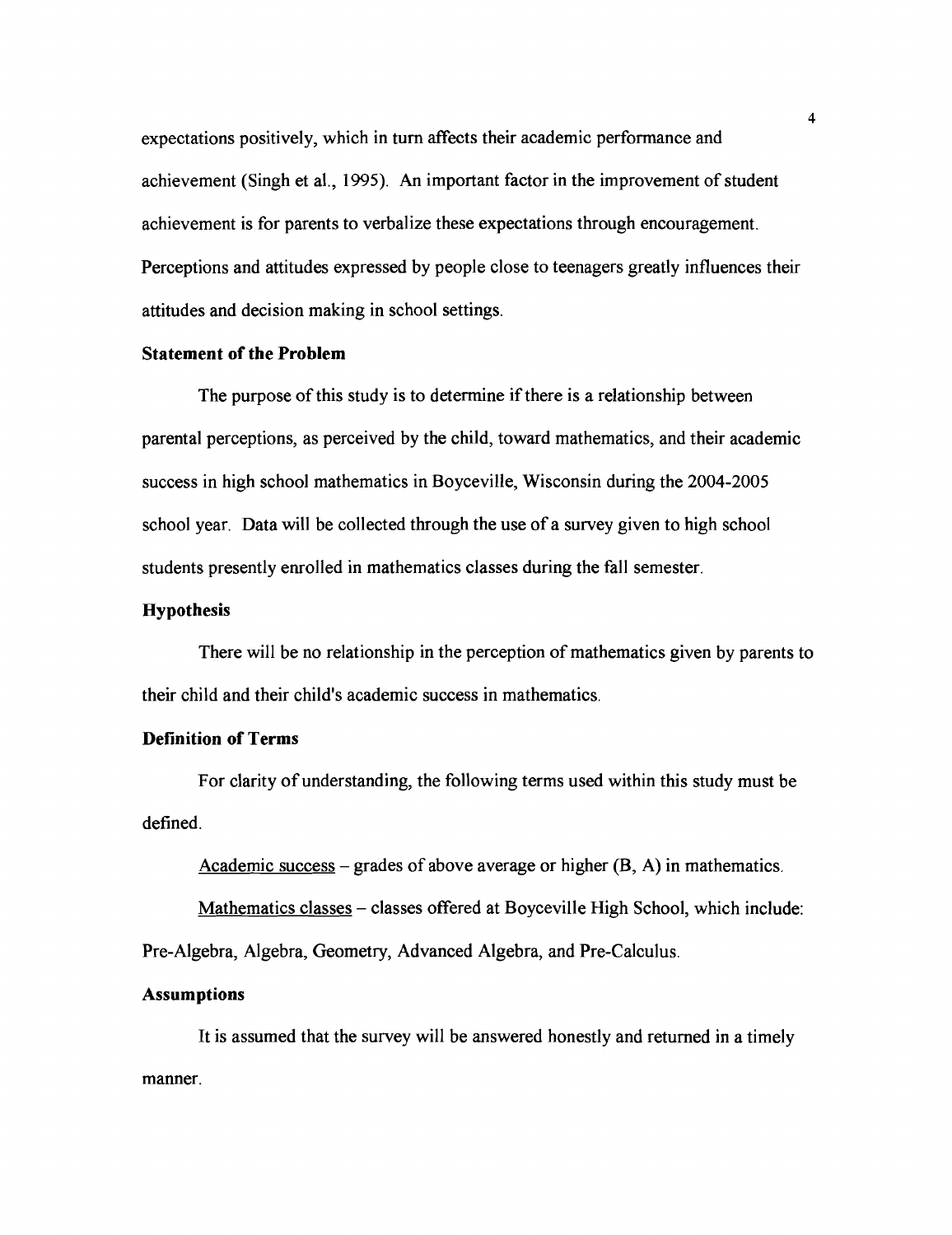# **Limitations**

This study only looks at one small high school in west central Wisconsin, in a low socioeconomic area, therefore generalizability to other similar schools should be used with caution.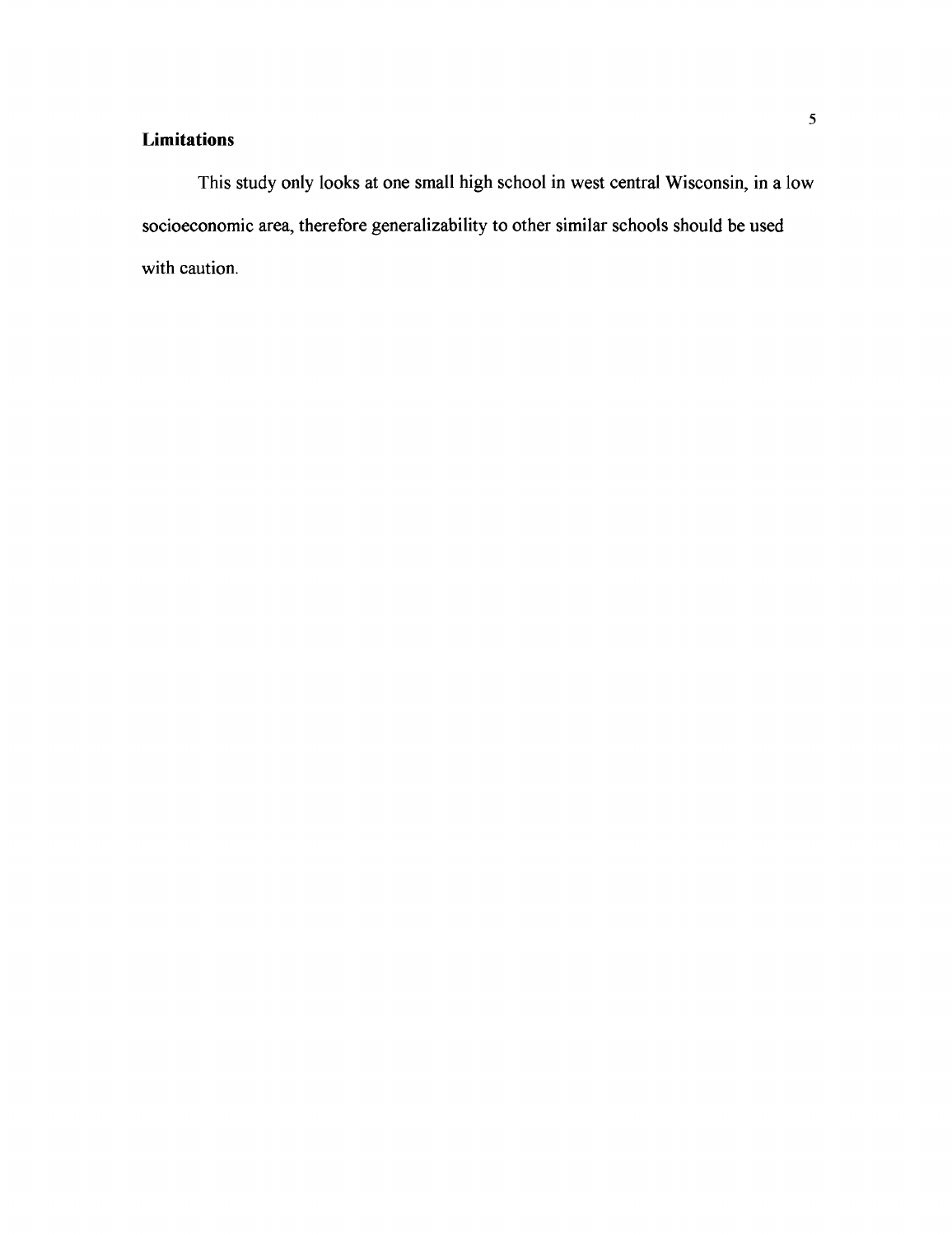#### **CHAPTER TWO**

## **Literature Review**

## **Introduction**

The purpose of this literature review is to examine the high school mathematics requirements and the mathematics standards. This review will also look at the role of mathematics in the workforce and in everyday life and perceptions of mathematics.

#### **High School Mathematics Requirements**

Mathematics is a required course in most of the public high schools in the United States. Two states do not explicitly impose mathematics as a requirement for a high school diploma. In Colorado, there are no state course-specific requirements, but for schools to be accredited, they must require thirty units among the core subjects and other specific areas. In Nebraska, the state sets a requirement for total core courses as a group, but the local boards set subject-specific requirements. According to the National Center for Education Statistics (2002) in Iowa in 1991, the only state mandated requirement was physical education/health for every year the student was in attendance. The local school districts determine the remaining requirements. That mandate was changed in 1998 when the requirement was changed to include three credits of mathematics, as reported by the Iowa Department of Public Instruction (2002). In Wisconsin, according to the State of Wisconsin Department of Public Instruction (1998), a minimum of two credits of mathematics successfully completed in grades nine through twelve is required to earn a high school diploma. The Wisconsin Department of Public Instruction also stated that the minimum credit requirement in any area may be exceeded by an individual school district if it sees fit to do so. In Boyceville, Wisconsin, the graduation requirement for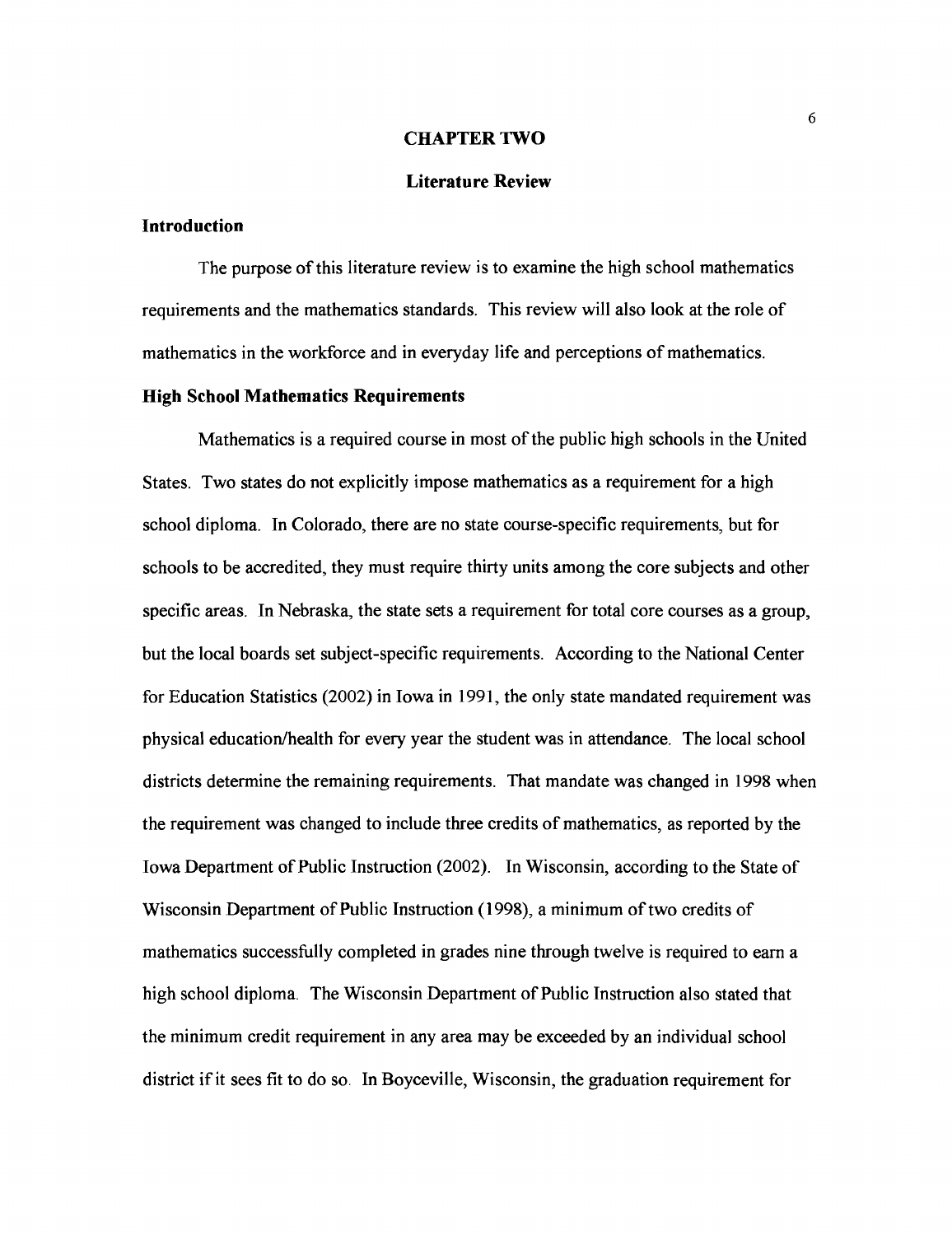mathematics was changed from two to three credits starting for the graduating class of 2004. Most school districts in Wisconsin require two or three mathematics credits, but the trend is moving toward three mathematics credits to earn a high school diploma.

#### **High School Mathematics Standards**

The high school mathematics curriculum in Wisconsin, since 1998, has been driven by Wisconsin's model academic standards. The Governor's council on model academic standards designed these standards. The council was comprised of parents, teachers, business people, school board members, and administrators. The standards were designed to be general guidelines that local school districts adopted in the areas of English language arts, mathematics, science, and social studies in grades four, eight, and twelve. They were not intended to limit local school districts, but to be a basis from which individual schools could build their curriculum. The standards also reflected a change in how student achievement was gauged. In the past, student achievement was based on comparing a student's grades to those of his or her peers. Now, student achievement will be measured individually against these standards, using state mandated standardized tests.

The mathematics standards reflect a "shifl in mathematical emphasis necessitated by technological advances in an information society" **(WI** DPI, 1998, n.p.). In the past, mathematics curriculum has mainly focused on skills and procedures. Traditional programs have focused on the details of mathematics, without connecting its unified themes. Most traditional textbooks have focused on the end product of knowledge, without the understanding of why a procedure works, actual applications, or different uses of the topic. With the standards in place, the focus has shifted to linking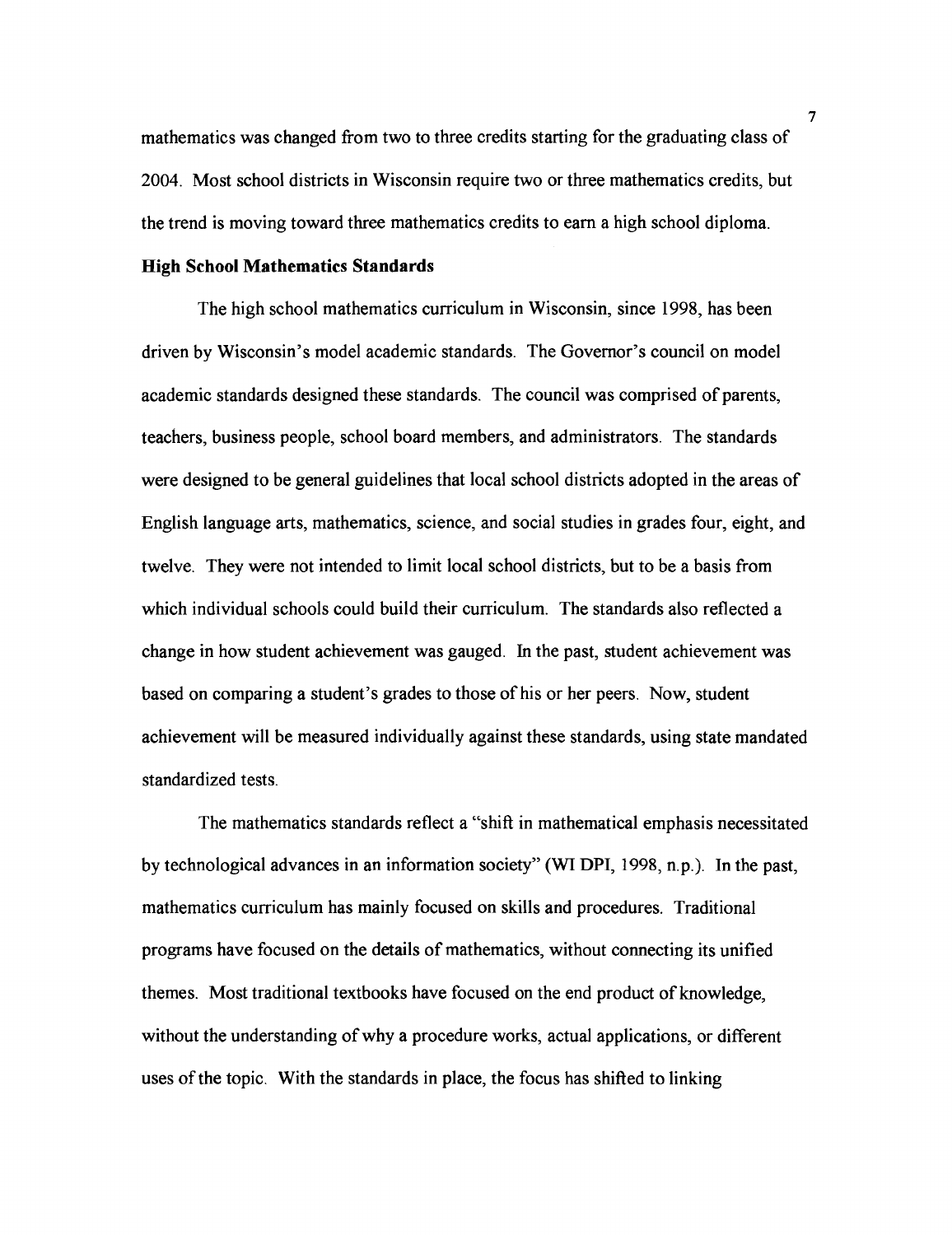mathematics with its applications and exploring connections. Using standards-based materials, according to Trafton, Reyes, and Wasman (2001), promoted coherence through an initial focus on big ideas, with an emphasis on connections and links to related mathematical ideas and applications. At all levels of mathematics education, students should be able to provide a reason why they have chosen a particular skill or concept, and should be able to apply the solutions to problems of varying types and complexities. Through standards-based materials, students should be able to see the practical relevance and usefulness of the mathematics they learn.

The Governor's council on model academic standards used various resource documents to design the standards. One of these documents was the *Curriculum and* Evaluation Standards for School Mathematics, published by the National Council of Teachers of Mathematics (NCTM). The NCTM is a professional organization for teachers of mathematics in grades kindergarten through twelve, that has the responsibility to provide broad national leadership in matters related to mathematics education. The mission of the organization is to provide the vision and leadership necessary to ensure a mathematics education of the highest quality for all students. The Wisconsin mathematics standards parallel the NCTM standards regarding student activity, but the organization goes further to include gods concerning the teaching of mathematics, the partnerships in mathematics education, and the professional development for mathematics educators. Another goal of the NCTM, which extends the standards, is to stimulate students' interest, achievement, and confidence in learning mathematics. According to Ma and Kishor (1997), educators generally believe that children learn more effectively when they are interested in what they learn and that they will achieve better in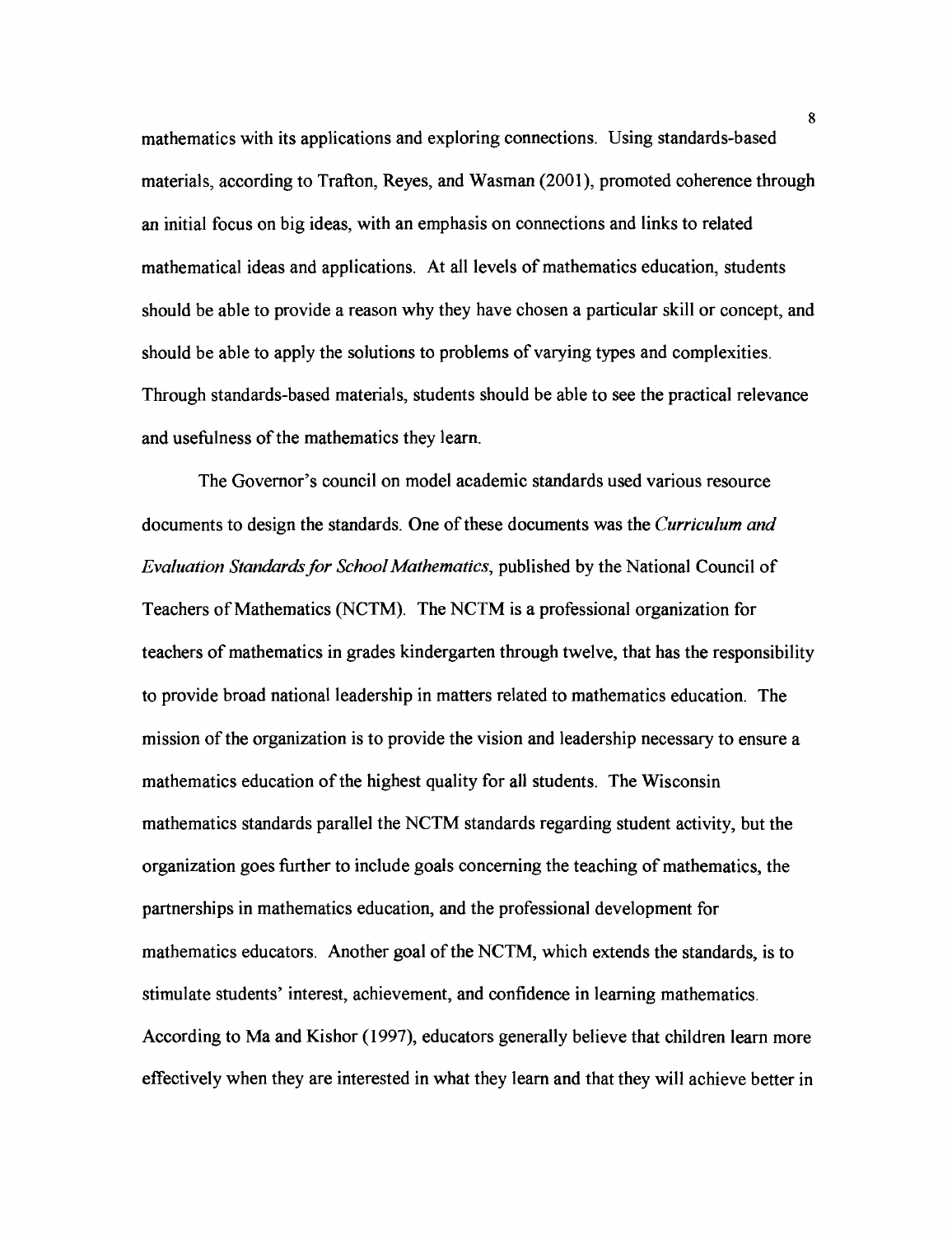mathematics if they like mathematics. Therefore, continual attention should be directed towards creating, developing, maintaining, and reinforcing positive attitudes toward mathematics, If a student experiences success in mathematics, he or she is more likely to enjoy the activity and therefore put more effort into learning and experiencing the subject.

#### **Mathematics in the Workforce and Everyday Life**

The importance of mathematics is clearly seen now, more than ever. Mathematics is shaping our workforce. As stated in Wisconsin's model academic standards, "The understanding of mathematical concepts has become imperative for each citizen as everyday functions become more mathematically complex and as low-skill jobs become nonexistent" (State of Wisconsin Department of Public Instruction, 1998, n.p.). There are several areas in mathematics that lend themselves directly to the work force and also to everyday life. The areas are related, as all of mathematics is, and a few of those areas will be explored.

Technology must be an integral part of learning mathematics. Society is more dependent on technology now than ever before. The technology world is different because of the wide range of tools available and the faster flow of information. Calculators, graphing calculators, computers, and other forms of electronic information technology are now standard tools for mathematics education. These tools are essential for problem solving in science, engineering, business, medicine, government, finance, among others. Federal Reserve Chair Alan Greenspan suggested that a strong foundation in mathematics would improve financial literacy, and therefore "help prevent younger people from making poor financial decisions that could take years to overcome" (NCTM,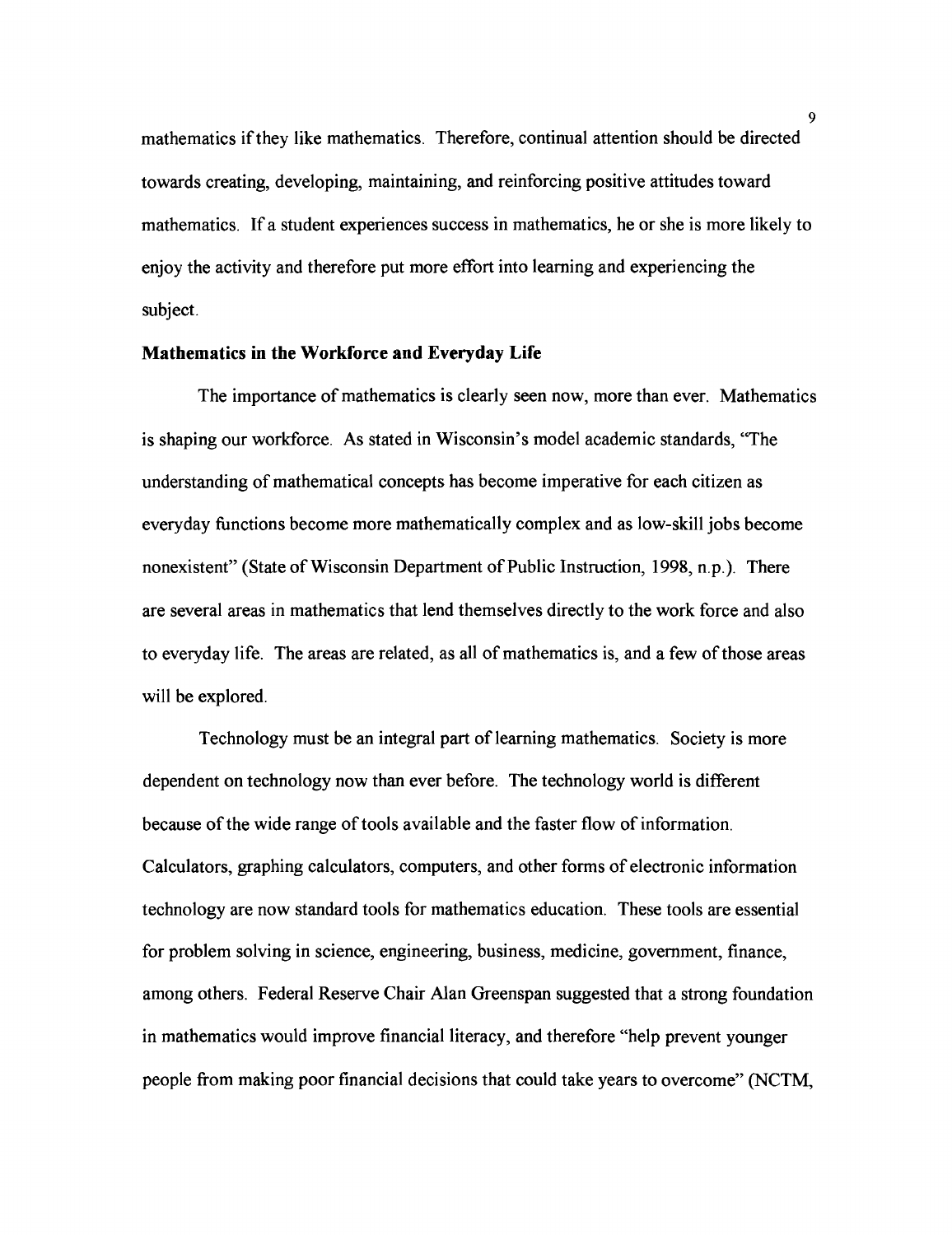2002, n.p.). The increasingly complex financial market makes it easier for people to become victims of scam artists because they lack adequate financial education. Mathematics and technology will empower students to be financially literate, and in turn **Y**  will give them the tools to make sound financial decisions in every day life.

Whether working alone or as part of a team, students and people in the work force must be able to problem solve and communicate their thoughts and solutions to others. In an interview conducted by NCTM, PSINet's (one of the world's largest commercial Internet service providers) Chief Executive Officer and founder William Schrader stated that "if employees turn out to be good problem solvers, then progress rather rapidly.. .If it turns out that they don't understand the basics of mathematics, or they're not good communicators and they can't read and think, then they're pretty well limited. If you don't have a strong mathematics background, you are weak, under all circumstances" (2000, n.p.).

Mathematics is present in everyday life. Whether it be shopping, cooking, planning a budget, watching the Olympics, or analyzing information reported in the media, people use mathematics. Frequently, these same people don't realize that mathematics is used in these topics. Mathematics also opens up many career options for students about to graduate from high school. If the student has a strong background in mathematics, he or she can choose to go into whatever field they feel would fit them best. In order for that to happen, success in mathematics must start early. If students experience success, they are more likely to enjoy mathematics and continue to learn it throughout high school. To experience success, there needs to be encouragement and support coming from the student's parent or guardian in regards to his or her mathematics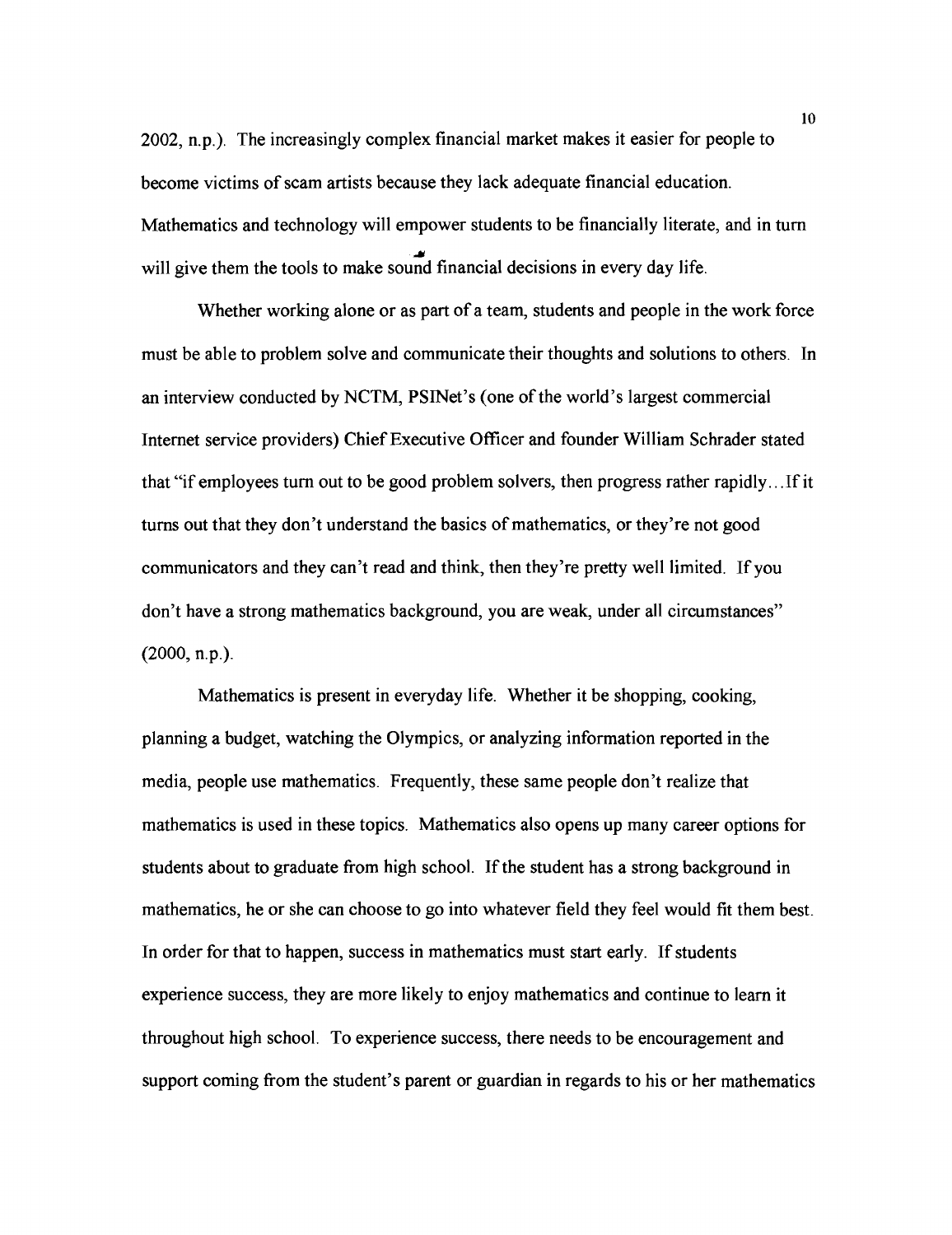education. If the support and encouragement is not there, the student will most likely not experience success, which may end the motivation to learn and the enjoyment of learning mathematics.

## **Perceptions**

Perceptions are a part of everyday life. If you perceive something, you are using one of the senses to become aware of or understand something. Memory is also used in the process of perception. People encounter many situations throughout the day where they formulate a perception. From the smell of breakfast, to seeing someone new, to watching the news on television in the evening, perceptions are formed. Perceptions gathered by children about education play a role in that child's educational outlook and success.

The expectations and aspirations held by parents for their child's educational achievement has been shown to influence children's aspirations and expectations positively, which in turn affects their academic performance and achievement (Sing et al., **1995).** These expectations and aspirations are conveyed to their children through many different ways. One of these ways is through perceptions. Since a perception is formulated using the senses or memory, many statements a parent makes about the expectations they hold, intentional or unintentional, encouraging or discouraging, as well as actions that are made, formulate the child's perception. Verbalizing parental expectations in the form of encouragement is an important factor in the improvement of student's achievement (Tokar, **1999).** Parental involvement is essential in a child's academic success. There is both theoretical and empirical evidence that parental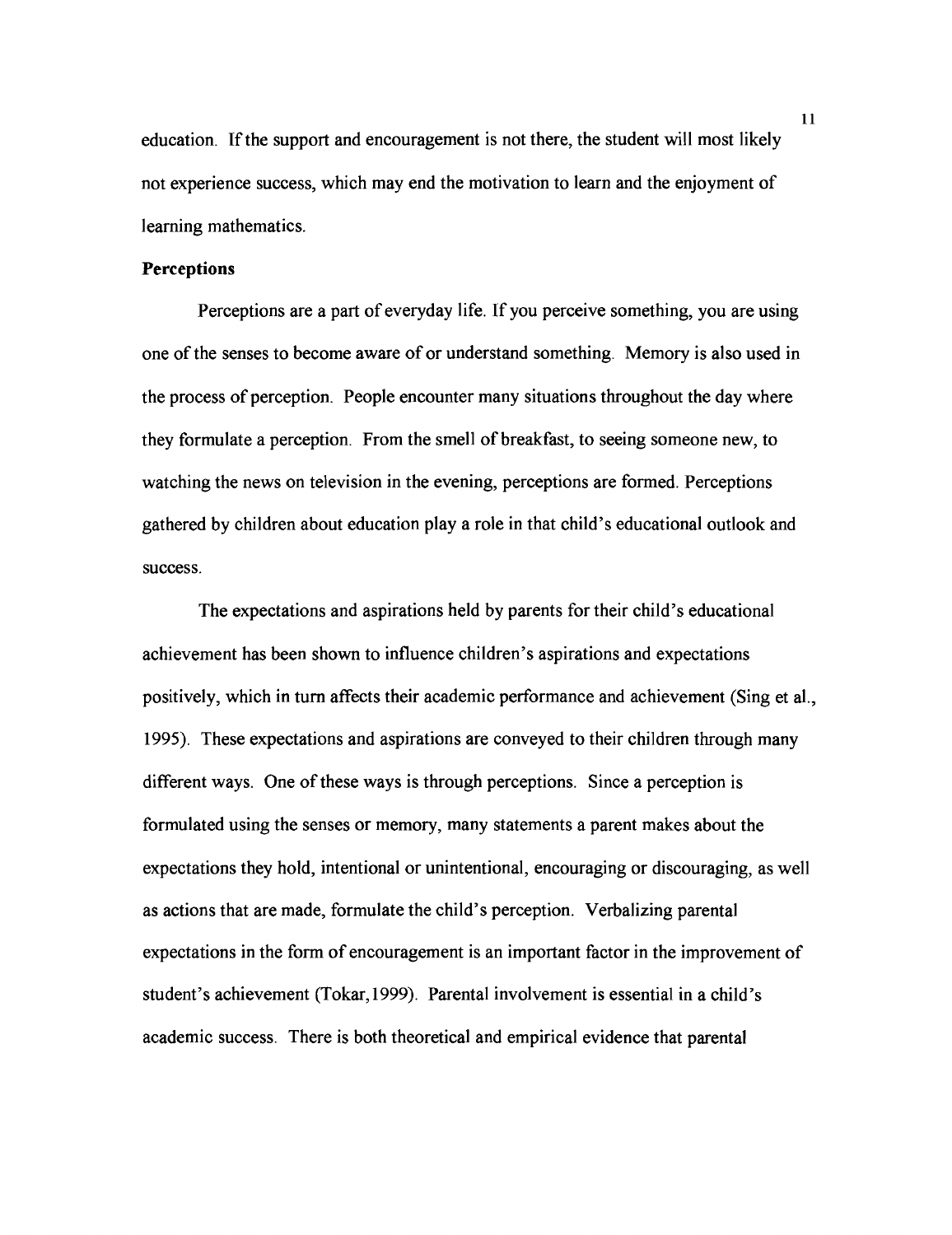involvement improves student learning. This includes the parents supporting the work and values of the school (Sing et al., 1995).

Perceptions of not only education, but also mathematics given by a parent to a child may be a very important factor for the success that student can attain in mathematics. According to the NCTM, for students to succeed in their study of mathematics, they must believe that they can "do" mathematics (2002). NCTM also recommends that all educators, parents, counselors, and administrators' work together to shape, guide, and inform students' attitudes, perceptions, and decisions regarding their education in mathematics (1994).

Perceptions are very influential in the lives of adolescents. What a child perceives may become fact in the child's mind. If parents or guardians believe in the importance and value of mathematics, and relay those feelings to their children, the chance of the children experiencing success in mathematics is increased. Timothy Brusoe made an interesting conclusion in his thesis entitled 'Wow perceptions students have about their parents' math ability influences the perceptions students have about their own math ability" $(1997)$ . He concluded there was "significant correlation between the perceptions students have of their mothers mathematics ability and the perception the students have of their own mathematics ability" (p. ii). If the mother of the child relayed a positive attitude and was supportive of the child's mathematical education, then the child would also hold a positive perception about mathematics. Therefore, the chances of the child experiencing success in mathematics would increase. To determine how much  $5<sup>th</sup>$  and  $6<sup>th</sup>$ grade math achievement is related to parental influence, a study was done by Campbell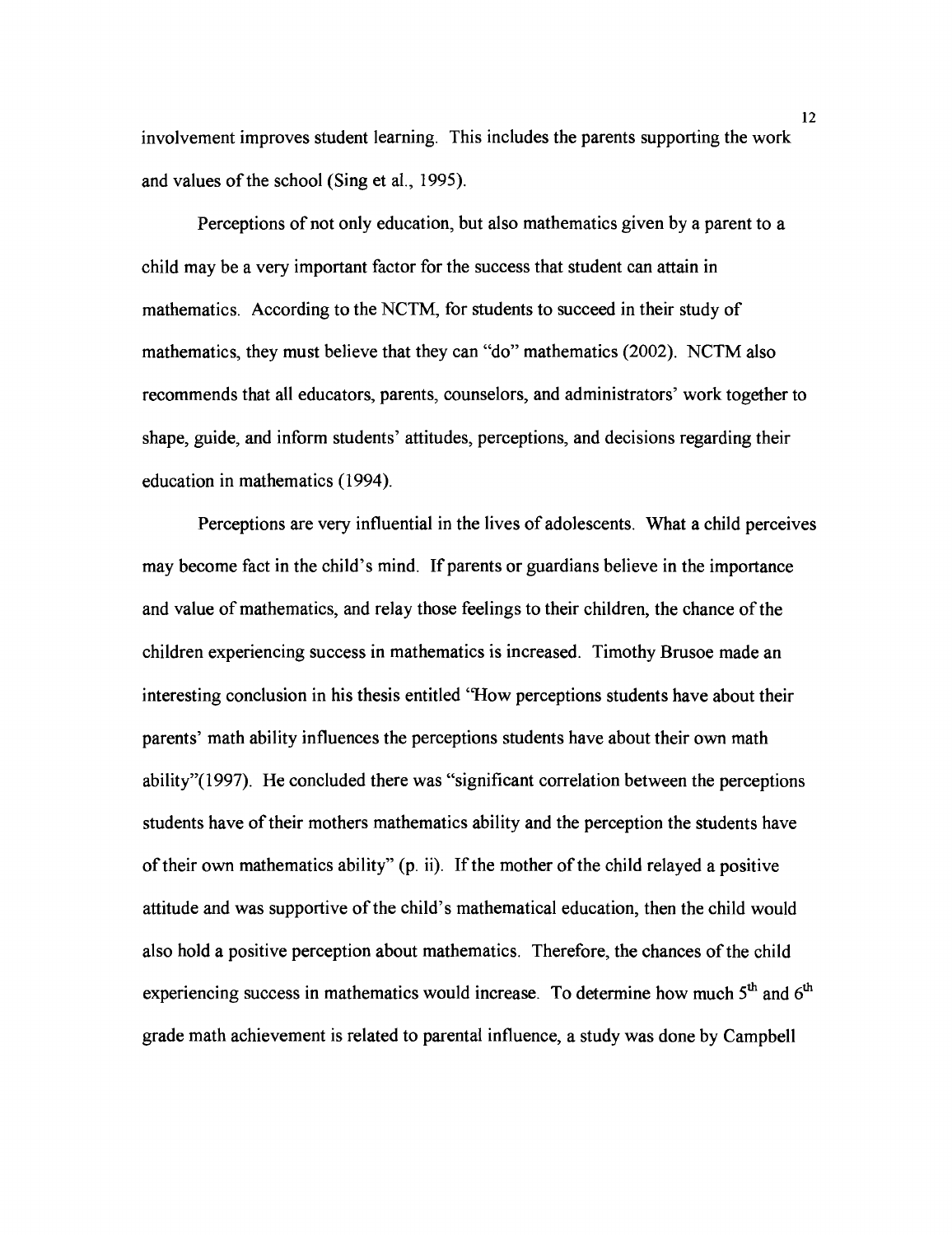and Mandel (1990). The most significant variable in the analysis of student mathematics achievement was parental influence.

Studies have shown that parental expectations and attitudes are factors in students' general academic achievement. Specifically in mathematics, a correlation was found between the perceptions of the mothers' mathematics ability and the perception of the child's mathematics ability (Brusoe, 1997). This study will attempt to tie perceptions with academic achievement in mathematics. The relationship between parental perceptions, as perceived by the child, and the child's academic success will be investigated.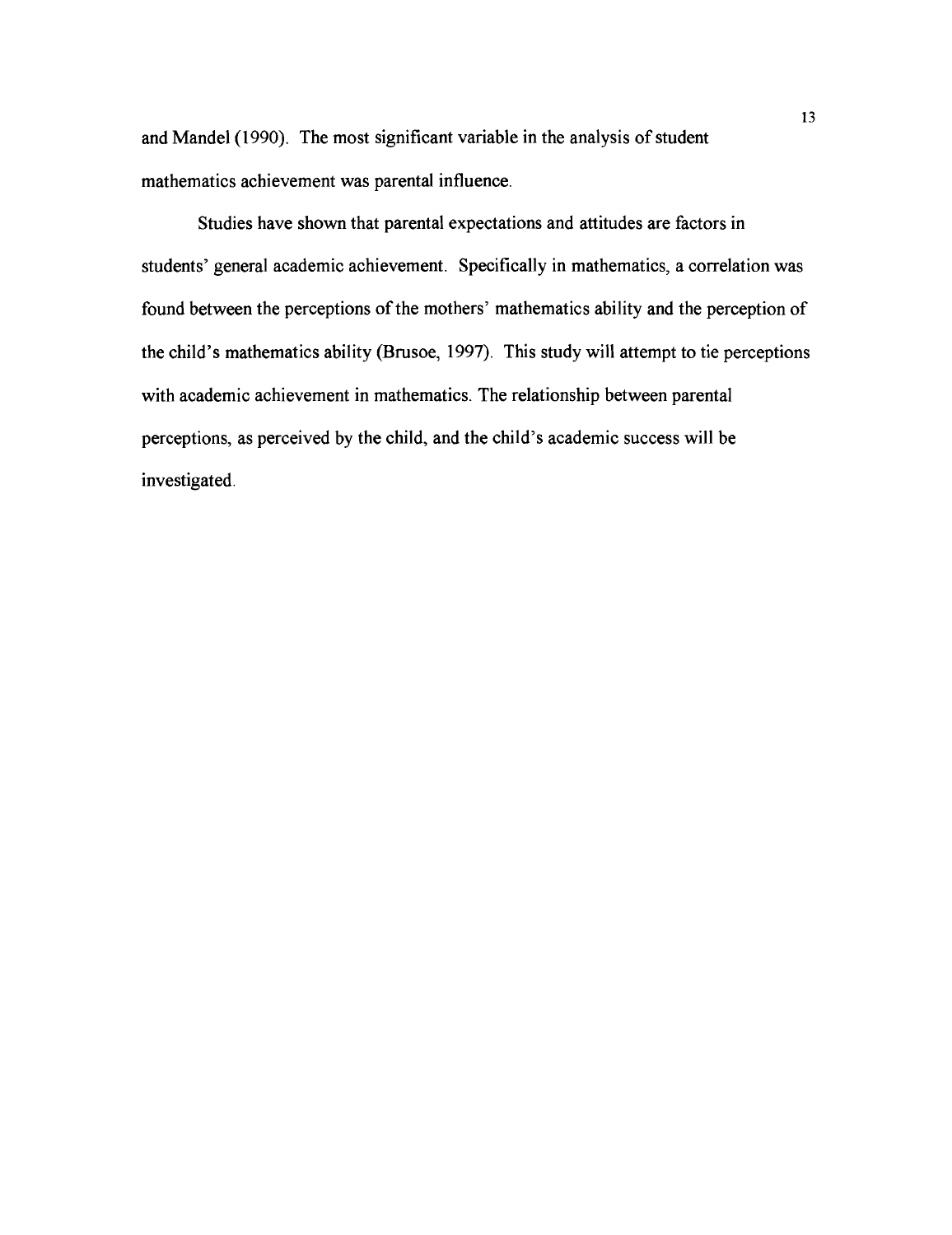#### **CHAPTER THREE**

## **Methodology**

## **Introduction**

This chapter will include information about the sample in this study. A description of the instrument used will be discussed. Also, data collection and data analysis procedures will be given. The chapter will conclude with the methodological limitations.

#### **Subject Selection and Description**

The Superintendent of Boyceville High School, in Boyceville, Wisconsin, was contacted and approved the study before any other contacts were made. The Institutional Review Board was also contacted and their approval was given before the survey was dispersed. One hundred thirty-one students were requested to participate, including all students in the Algebra classes, the PreAlgebra class, and one section of the Geometry class who attend Boyceville High School. These students range in age from fourteen to sixteen. Because all of the participants are minors, the student and the student's parent or guardian have signed a consent form before the student participated in the study. A copy of the consent form is located in Appendix A.

#### **Instrumentation**

The survey that was used was specifically designed for this study. No other instrument was found to meet the specific needs of this study. The survey was designed to be easy to fill out because high school students with a wide range of abilities participated. It consisted of 10 statements regarding comments that may have been made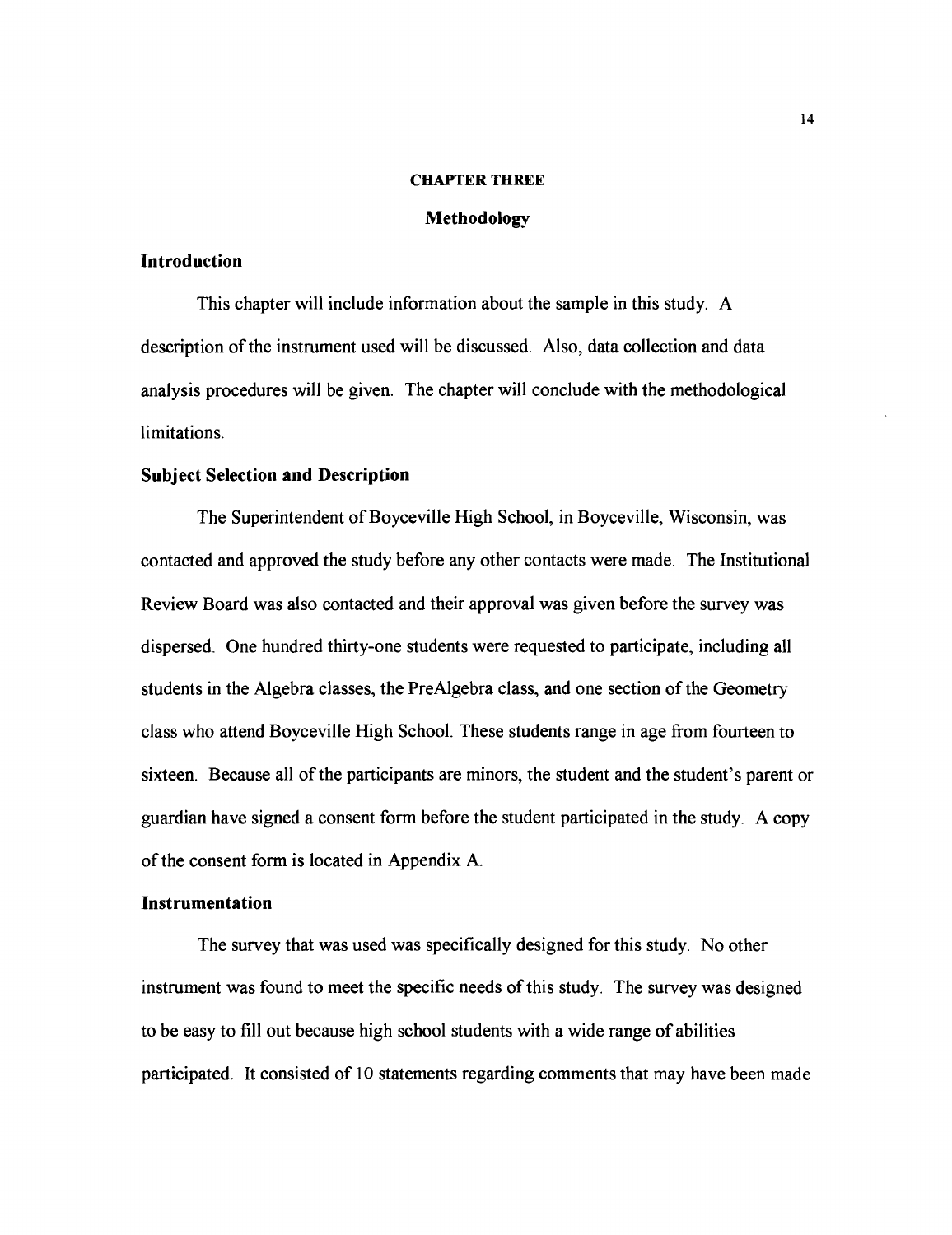to the students by their parents/guardians regarding their opinion of mathematics. The student were asked to circle a one if their parent/guardian has made a comment similar to the one stated, or a 2 if the student has never heard a comment like the one stated. The first four statements were of a positive nature toward the importance of mathematics, and the last five were negative statements regarding the importance of mathematics. Because the survey was constructed specifically for this study, there were no documented measures of validity or reliability. A copy of the finalized survey is located in Appendix B.

## **Data Collection**

Permission was sought from the Superintendent of Schools in Boyceville, Wisconsin. Once permission was granted, consent forms were given to each of the students who were asked to participate. The students were asked to sign the forms and also to bring the form home to get their parent/guardian signature. The forms were requested back in a timely manner. Once the consent forms were brought back with the required signatures, the survey was distributed to the students by the researcher during class time. There was an alternate activity available for those who chose not to participate. Adequate time was given to complete the survey. Mathematics grades from the previous year were collected from the guidance counselor at Boyceville High School by the researcher for the students participating and were matched with the answers the students gave on the survey.

## **Data Analysis**

The data was analyzed using a computerized statistics package called SPSS for the PC. All appropriate descriptive statistics were run. Item analysis, cross tabulation,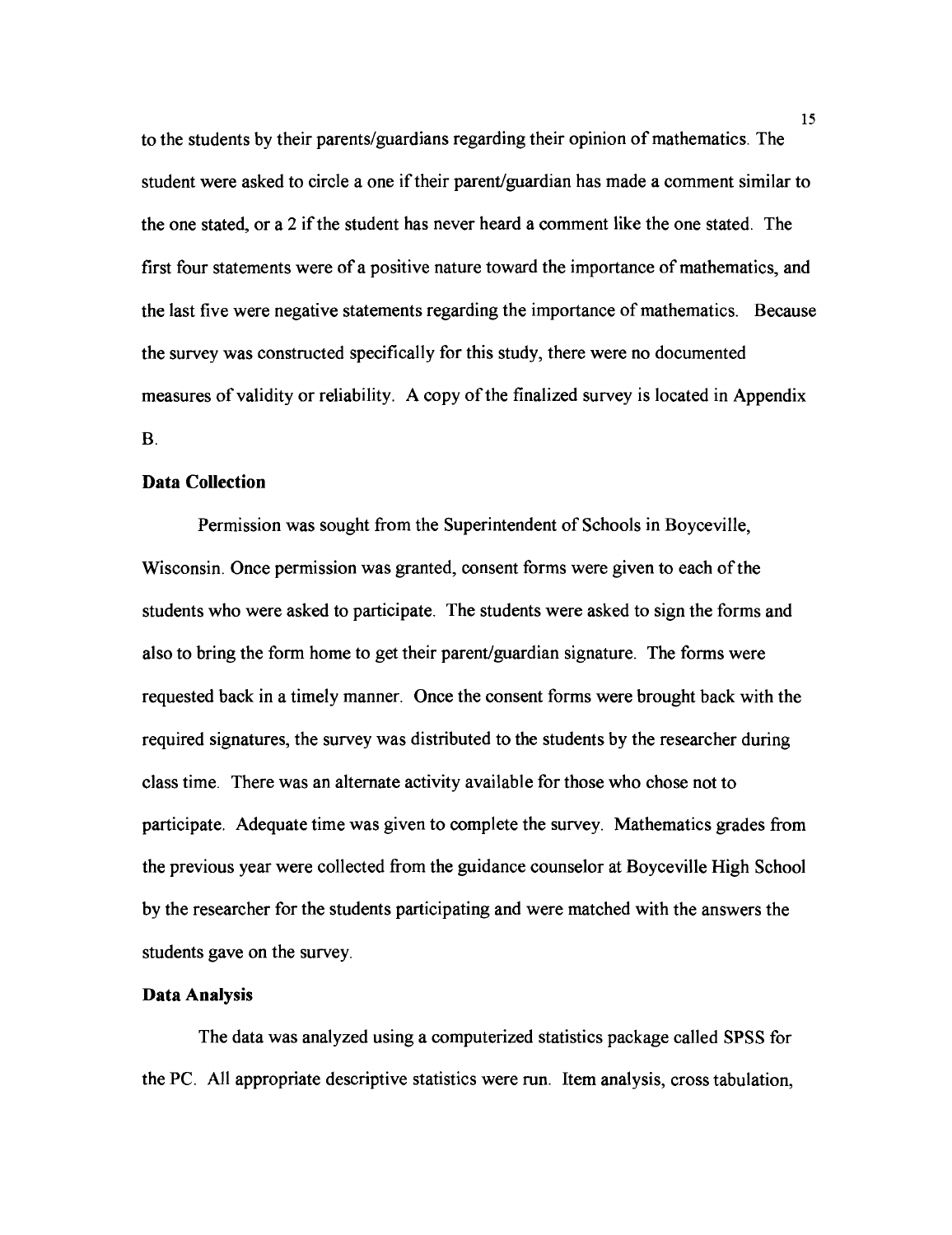and Spearman rho were run to address the correlation between the students' perception of mathematics from their parents/guardians and their mathematics grade from the previous school year.

# **Limitations**

One limitation of the instrument was that it had no documented measures of validity or reliability because the survey was specifically designed for this study, Only one school district participated in the study at the high school level, therefore any results should be used cautiously to infer to other districts of similar size. Another limitation might be the truthfulness of the students filling out the survey. There is no way for the researcher to identify if the students answers were truthful. A third limitation involved students who chose not to participate because they did not return the required signed consent form. These students may be the ones the researcher was most interested in, but may not have had the motivation, responsibility, or support at home to return the signed consent form.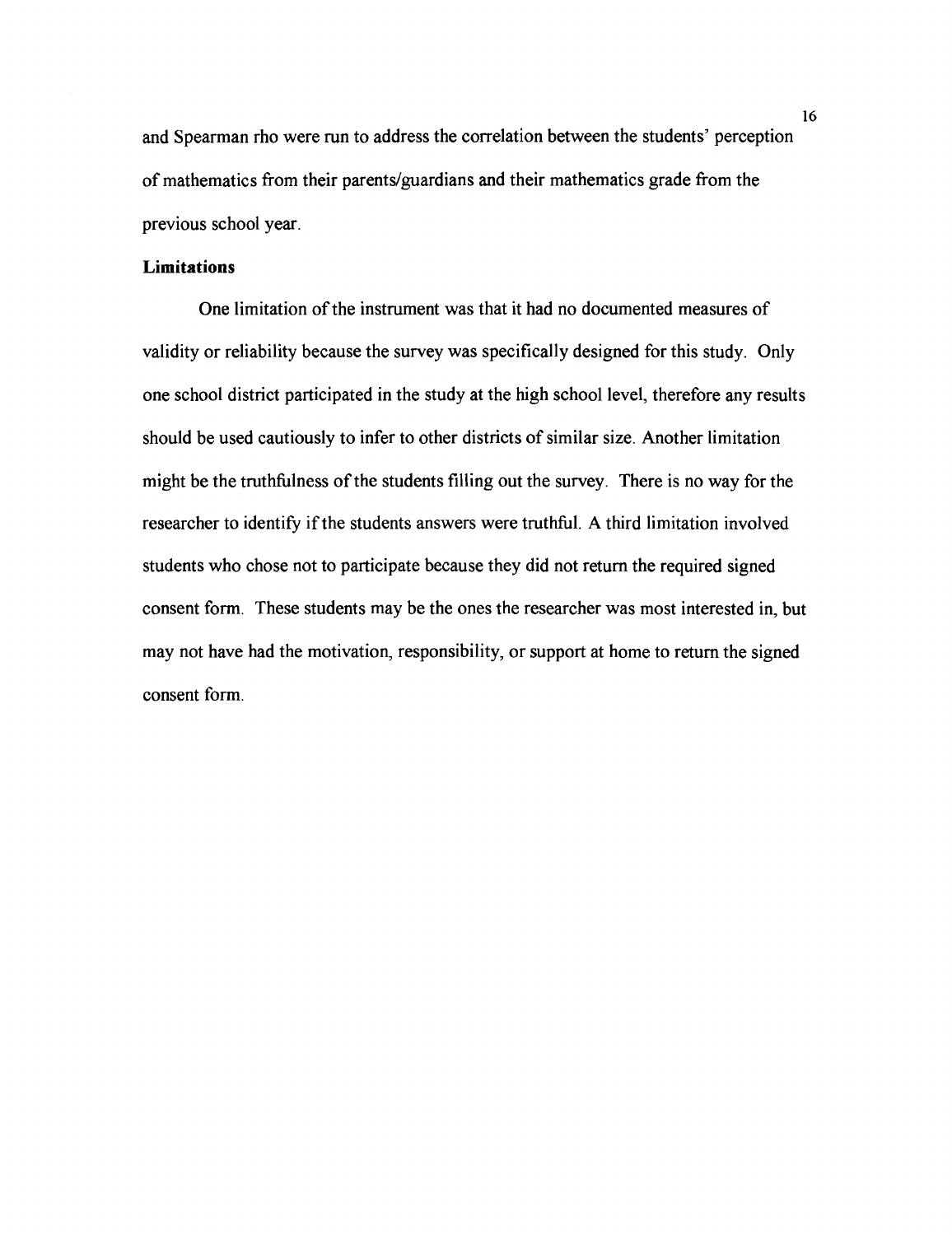#### **CHAPTER FOUR**

#### **Results**

## **Introduction**

The purpose of this study was to determine if there is a relationship between parental perceptions and attitudes, as perceived by the child, toward mathematics, and their academic success in high school mathematics in Boyceville, Wisconsin during the 2004-2005 school year. In this chapter demographic information of the participants and item analysis of the survey will be discussed. The chapter will conclude with addressing the research hypothesis.

## **Demographic Information**

There were 134 students who were initially contacted to participate in this study. Of those contacted, seventy-three students returned the required parental consent form and were able to participate in the study, which accounted for approximately 56% of the total possible participants. Within the participants, 55% were freshman, 38% were sophomores, and 7% were juniors in high school. No seniors participated in this survey. **Item Analysis** 

Item Number 1 Being good in math will help get a good job after high school:

Of the 73 participants,  $13.7\%$  (n=10) said they had never heard their parents/guardians say this, while  $86.3\%$  (n=63) said that they had heard this statement at home.

Kendall's tau correlation coefficient and Spearman rho were run with all of the survey items paired with the grade the student earned the previous year in his/her math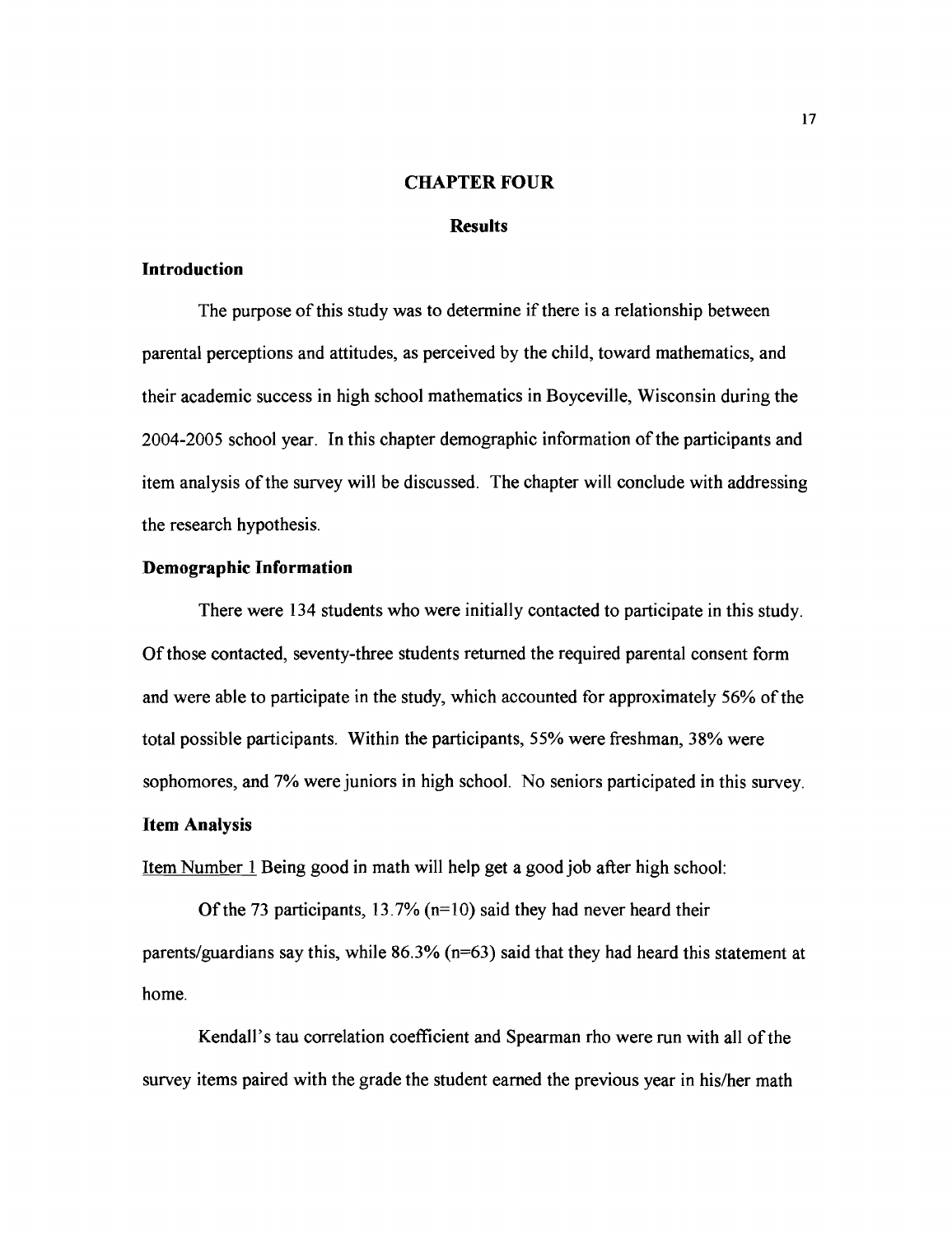class. For this item there was a positive correlation, but it was not statistically significant (tau=.011;  $p=$ .460).

Item Number 2 I liked math when I was in school:

Of the 73 participants,  $49.3\%$  (n=36) said they had never heard their parents/guardians say this, while 50.7% ( $n=37$ ) said that they had heard this statement at home. For this item there was a positive correlation, and it was statistically significant (tau=. 181;  $p=0.046$ ). Students who reported having heard their parents/guardians say they liked math in school tended to do better in mathematics than those students who did not hear this statement.

Item Number 3 Math is used in everyday life:

Of the 73 participants,  $20.5\%$  (n=15) said they had never heard their parents/guardians say this, while  $79.5\%$  (n=58) said that they had heard this statement at home. For this item there was a positive correlation, but it was not statistically significant (tau=.079;  $p=$ .232).

Item Number 4 I understood math when I was in school:

Of the 73 participants, 34.2% (n=25) said they had never heard their parents/guardians say this, while 65.8% ( $n=48$ ) said that they had heard this statement at home. For this item there was a positive correlation, but it was not statistically significant (tau= $.100$ ; p= $.175$ ).

Item Number 5 I did not like math in school:

Of the 73 participants, 57.5% ( $n=42$ ) said they had never heard their parents/guardians say this, while  $42.5\%$  (n=31) said that they had heard this statement at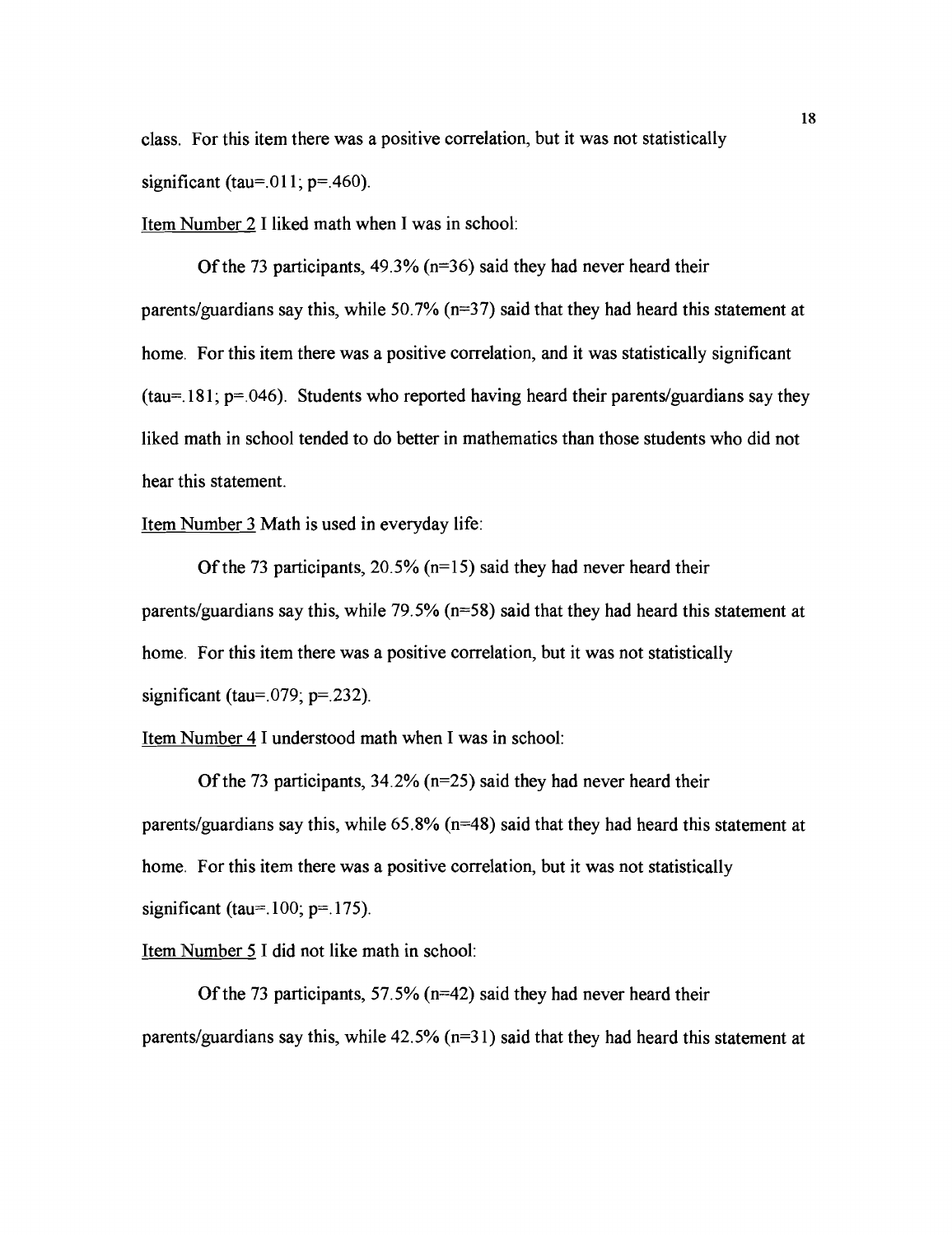home. For this item there was a negative correlation, but it was not statistically significant (tau= $-0.074$ ; p= $-246$ ).

Item Number 6 Only smart people can get math:

Of the 73 participants, 100% said they had never heard their parents/guardians say this, while 0% said that they had heard this statement at home. For this item no statistics could be run because this question is a constant.

Item Number 7 I could never do math:

Of the 73 participants,  $68.5\%$  (n=50) said they had never heard their parents/guardians say this, while  $28.8\%$  (n=21) said that they had heard this statement at home. Two participants chose not to complete this item. For this item there was a negative correlation, and it was statistically significant (tau= $-206$ ; p= $030$ ). Students who reported having heard their parents/guardians say that they could never do math tended to do worse in mathematics than those students who did not hear this statement. Item Number 8 I never understood math:

Of the 73 participants,  $74\%$  (n=54) said that they have never heard this statement at home, while  $26\%$  (n=19) said they have heard this statement at home. There was a negative correlation, and it was statistically significant (tau =  $-207$ ; p= $027$ ). Students who reported having heard their parents/guardians say that they never understood math tended to do worse in mathematics than those students who did not hear this statement. Item Number 9 You really don't need math:

Of the 73 participants,  $97.3\%$  (n=71) said they had never heard their parents/guardians say this, while  $2.7\%$  (n=2) said that they had heard this statement at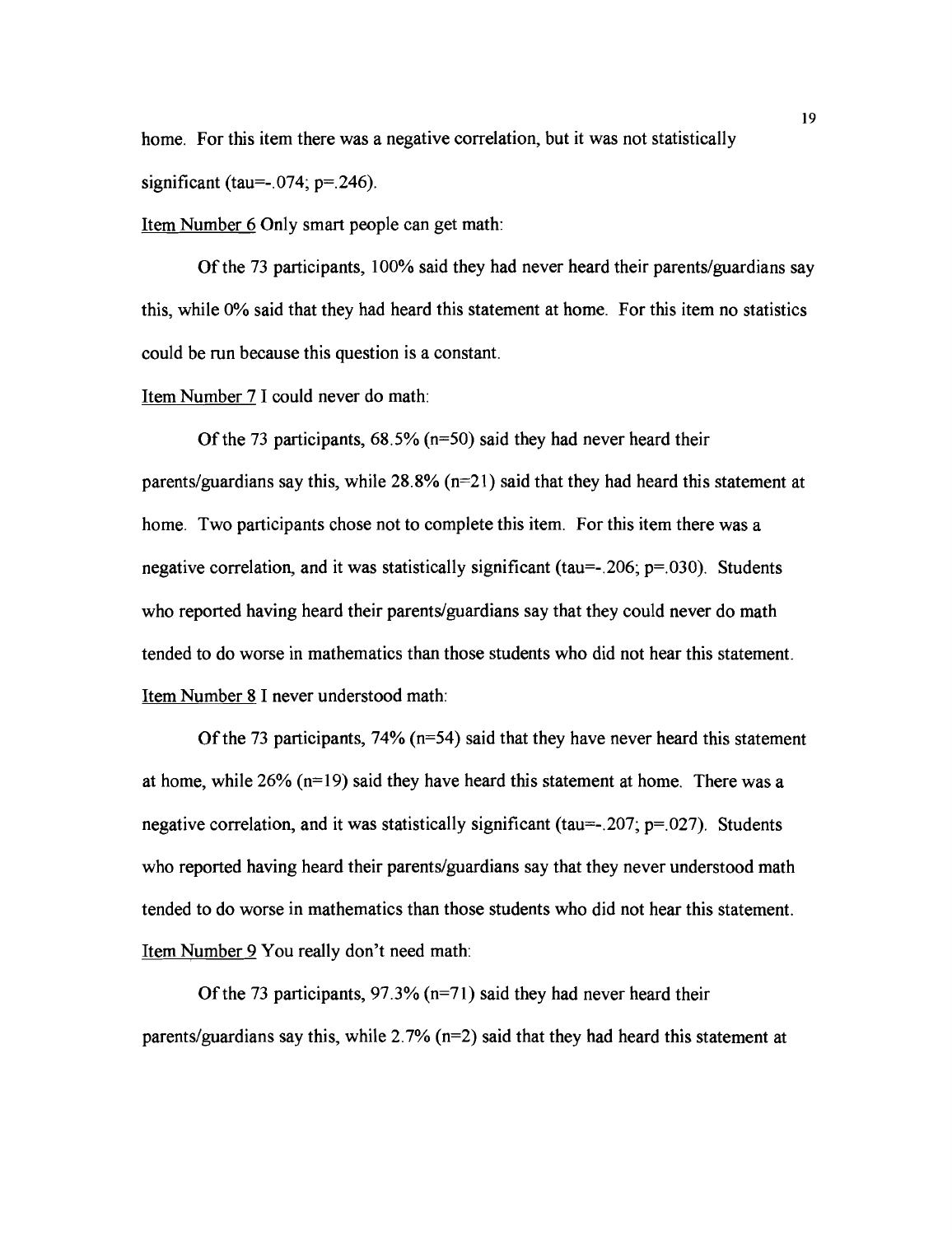home. For this item there was a negative correlation, but it was not statistically significant (tau=-.137;  $p=101$ ).

Item Number 10 Math is not important in life:

Of the 73 participants, 95.9% ( $n=70$ ) said they had never heard their parents/guardians say this, while  $4.1\%$  (n=3) said that they had heard this statement at home. For this item there was a negative correlation, but it was not statistically significant (tau= $-.118$ ; p= $.137$ ).

## **Hypothesis**

The data was collected to test the null hypothesis: There will be no relationship in the perception of mathematics given by parents to their child and their child's academic success in mathematics. To determine significance, the probability level was set at .05 for each item.

Seven of the ten items analyzed supported the null hypothesis. These items were as follows:

1 .Being good in math will help get a good job after high school.

3.Math is used in everyday life.

4.1 understood math when I was in school.

5.1 did not like math in school.

6.0nly smart people can get math.

9.You really don't need math.

10.Math is not important in life.

Three of the ten items analyzed rejected the null hypothesis. These items were as follows: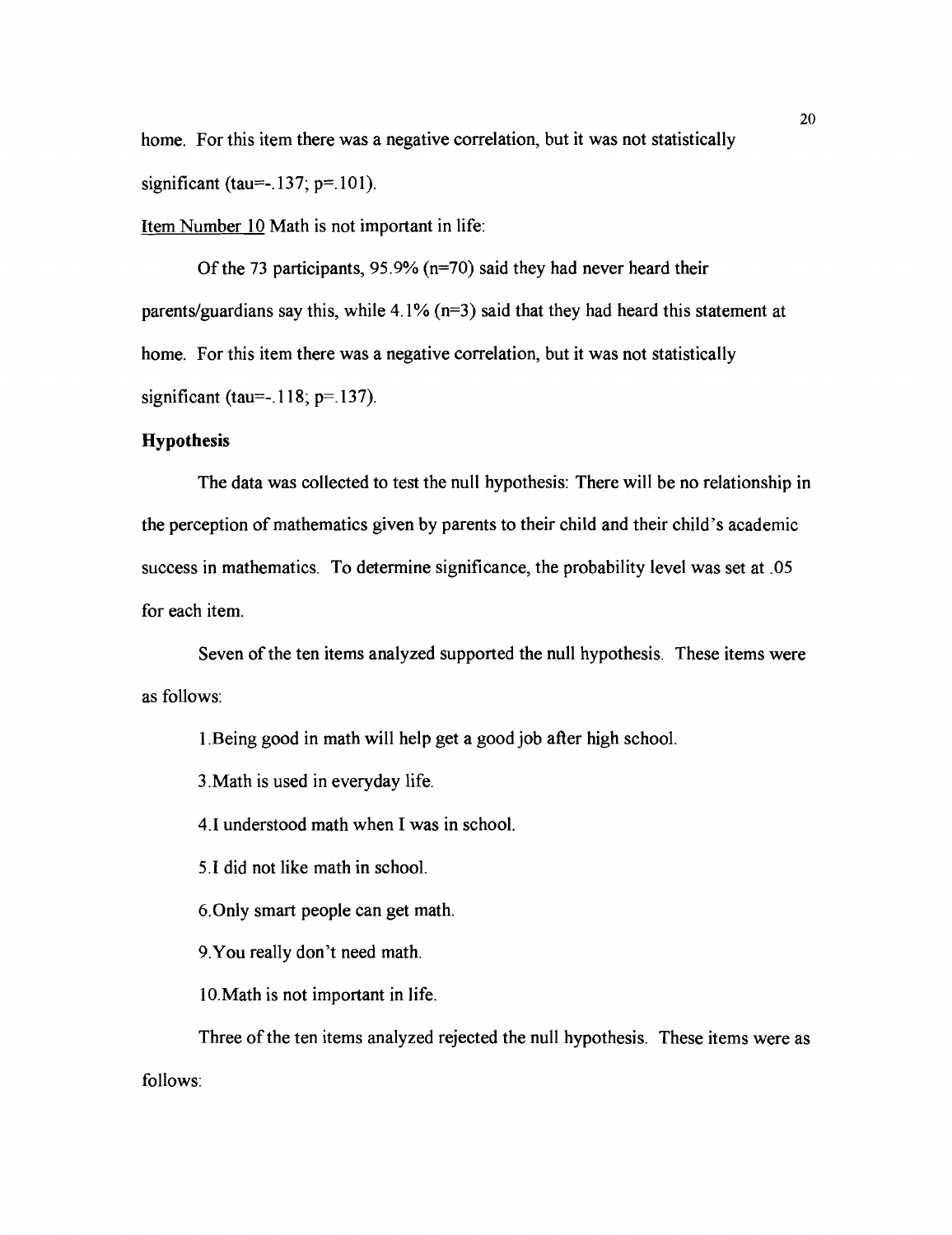2.1 liked math when I was in school.

7.1 could never do math.

8.1 never understood math.

The results show there are tendencies toward a relationship between perceptions conveyed by parents to their children concerning mathematics, and the academic success the children experience in mathematics. The null hypothesis was mostly supported, and minimally rejected, therefore hrther research is necessary to truly establish a relationship.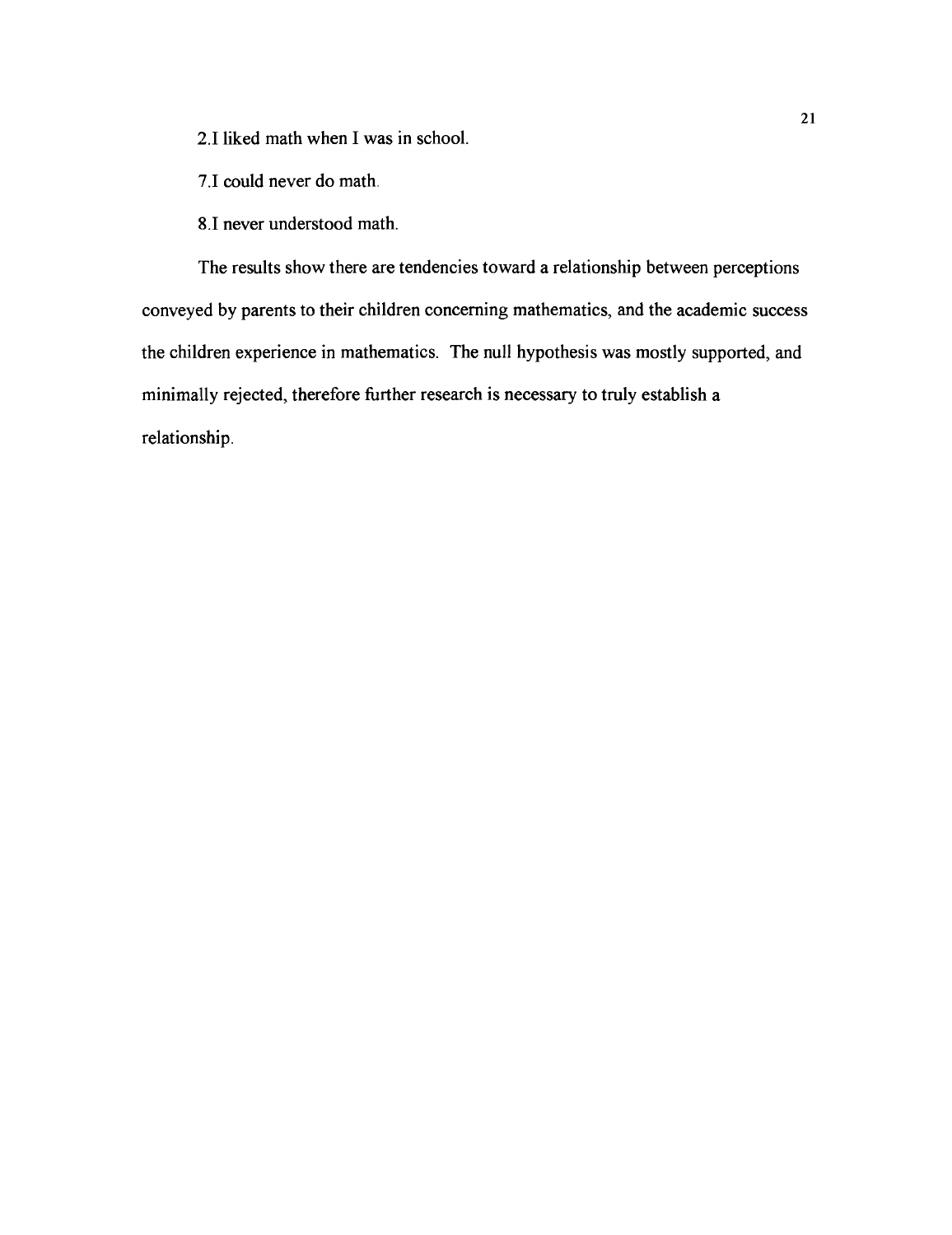#### **CHAPTER FIVE**

#### **Discussions, Conclusions, and Recommendations**

### **Introduction**

This chapter will include a discussion and some conclusions regarding the results of this study. The chapter will conclude with possible recommendations for further study.

## **Discussion**

According to the research findings there are tendencies toward a relationship between parental perceptions, as perceived by the child, toward mathematics, and the academic success of the child in mathematics. Three items on the survey showed statistical significance. The first, "I liked math when I was in school" implied that when the children perceived that the parent/guardian liked mathematics, they attained academic success in mathematics. The second and third, "I could never do math" and "I never understood math" implied that when parentslguardians conveyed a negative perception of their own mathematics ability, the child did not have academic success in mathematics.

Two items on the survey were agreed upon by most of the children through perceived parent perceptions as being important. One item, "Being good in math will help get a good job after high school", yielded a high probability value ( $p=460$ ). The second item, "Only smart people can get math", yielded a constant, which implies everyone who participated do not believe that only smart people can learn mathematics.

#### **Conclusions**

Many school districts are beginning to recognize the importance of mathematics in today's society by requiring more mathematics credits to earn a diploma. Because of this, some students who never intended to take more mathematics credits must do so in order to earn a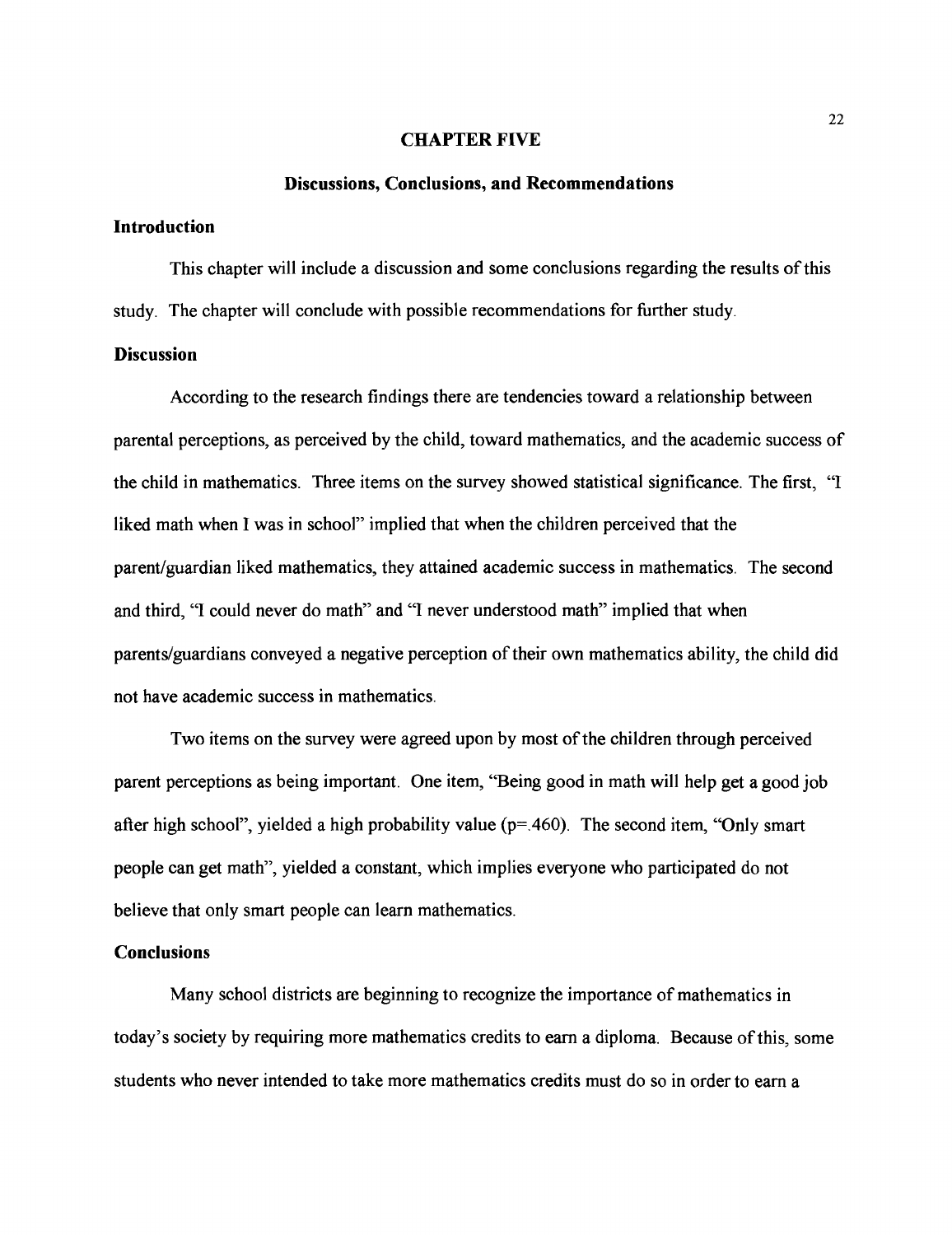diploma, They are typically the students who may not have a long-range plan of their future and may not have the desire to learn any more mathematics. These are the students who need the most help to experience academic success in mathematics. To increase the chance of experiencing success in mathematics, this study found there needs to be positive statements made by parents and support at home through encouraging conversations. The schools know what occurs during the school day, but do not know what occurs at home in the evenings, weekends, and time away from school.

In education today, teachers and administrators need assistance beyond the school day to help children experience academic success in mathematics. It seems as if more is being expected of the schools, yet budgets all across the state have been drastically reduced. As the researcher was completing this study, the 2004 presidential election occurred, with President George W. Bush being reelected for a second term. With this happening, the No Child LeR Behind legislation was still in place. According to the State of Wisconsin Department of Public Instruction (2004), this legislation involves many aspects of education, but has a specific goal in mathematics. There will be a statewide accountability system that will ensure all students must score proficient or better on the mandated statewide standardized tests by the year 2013-2014, with goals and benchmarks that all schools must reach each year. The benchmark for the 2004- 2005 school year in mathematics is 47.5%. In nine years the number of students in this category is expected to be loo%, along with a budget reduction. A lot more is being expected in education, but the money to fund the programs and employ the educators to help make it happen is being taken away.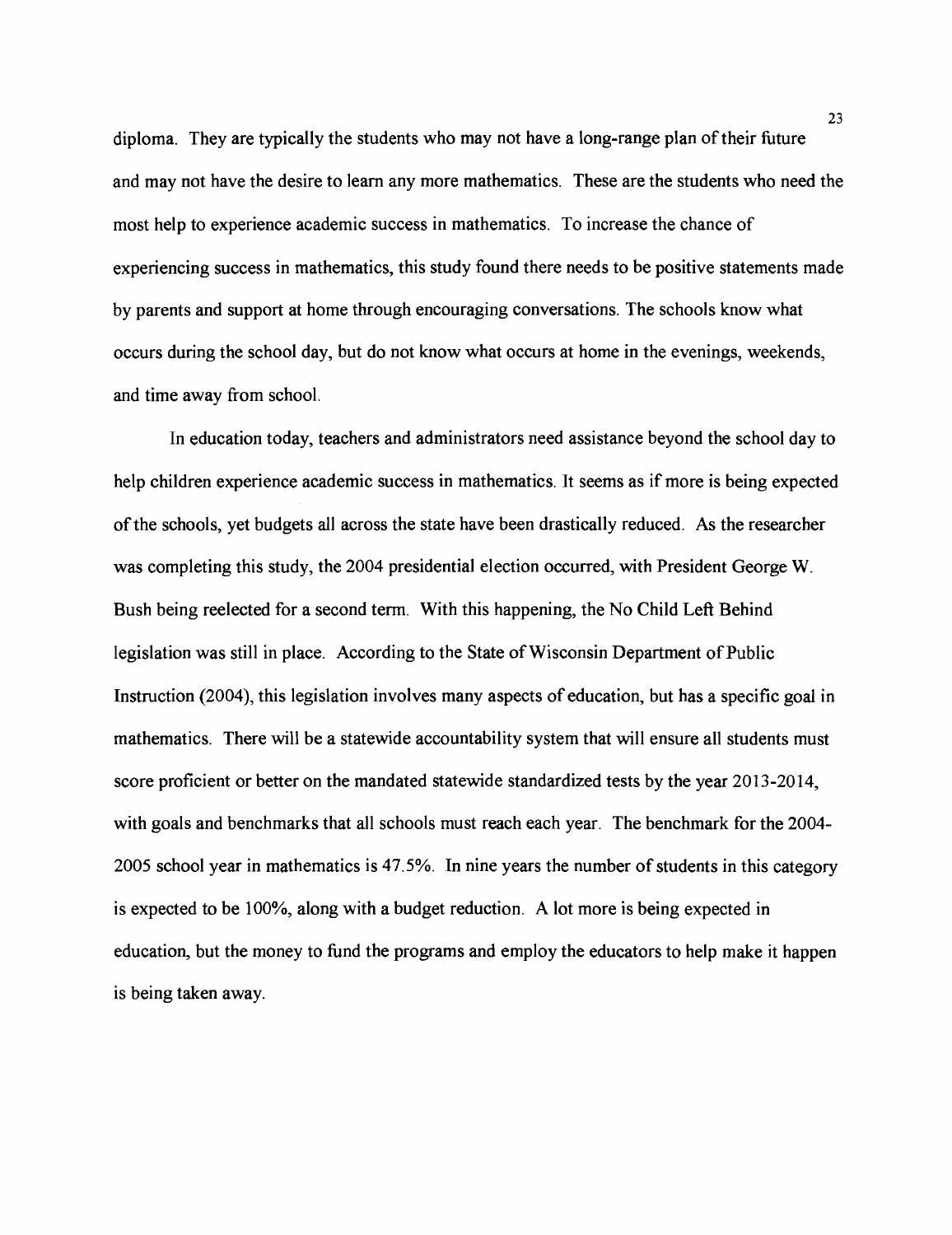The statewide standardized test scores, which come out in the spring of the year, are looked upon by many in the public as the only attribute that reflects the quality and the effectiveness of the school.

# **Recommendations for Parents**

Many factors of education, beyond the test scores, are ignored in this situation. If a grade is followed and test scores for that grade are compared from the eighth grade scores and their tenth grade scores, a significant increase may occur. But if that increase isn't more than the previous years tenth grade test scores, it is looked at by many in the public as a very negative mark for the school, and the implication is that the school is not doing its job to educate their students. This situation produces a lot of pressure for everyone in the school district, and especially for the teachers. If every child who came to school lived with responsible, loving, caring adults, had a good night's sleep, eaten a nutritious breakfast, and had help with their homework, it would be easier to educate these children. This is just not the case. Another factor that needs to be considered is the percentage of special education or at-risk students who are in the grade being tested. This percentage fluctuates from year to year and has an effect on the test scores. The percentage of transient students must also be considered when thinking about test scores. Numerous students may move into the district the same year that the standardized tests are given. The district has not educated these students before, but the test scores of these students will be factored into the total scores for that district.

The bottom line is that teachers need all the help they can get to be able to provide a quality education to all types of students, and to keep the schools in a positive light. Specifically, more help is needed in the area of mathematics. This study showed that there is a relationship between parental perceptions by the child and the academic success of that child in mathematics.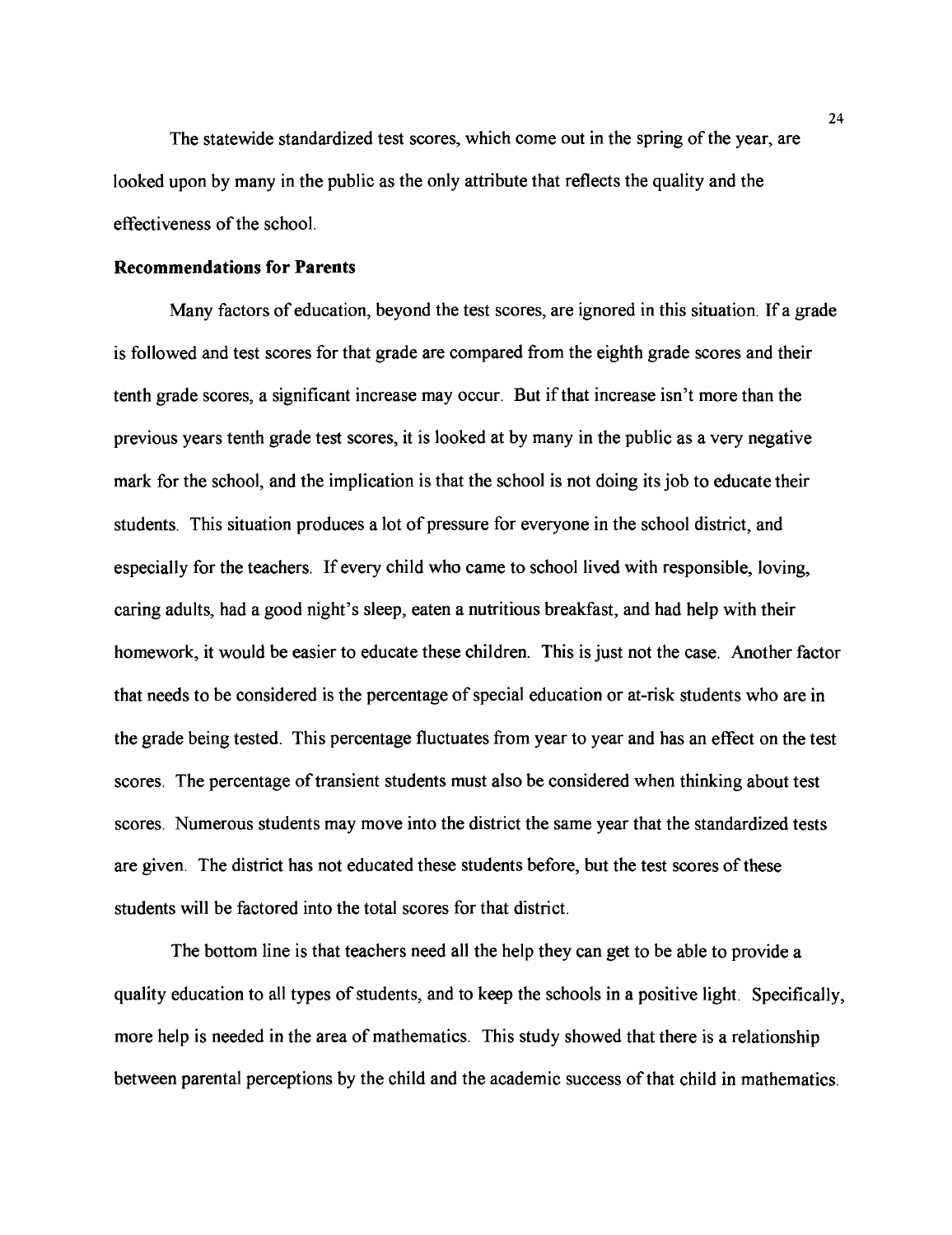If the negative perceptions about mathematics by the parents of the students were eliminated, the chance of success in mathematics would be increased.

There are many ways that parents/guardians can convey positive perceptions to their children. One of the easiest ways is not to talk negatively about mathematics. During parent/teacher conferences, with the children sitting right there, the researcher has heard numerous parents say that they could never do math, or they never understood math. The actions of the parents while they say these statements speak volumes also. As they say it, they lean back in their chair, shake their head, and look at their child like we're talking about something totally absurd. These statements seem to justify to the students that it's fine if they don't understand mathematics, and it's fine if they don't put forth as much effort as they can. After all, in the students' mind, their parents couldn't understand mathematics and they have the same genes as their parent, therefore they should not be expected to accomplish anything different. Other comments heard, such as "if they have homework, I can't help them" and "no one in our family is good at math" reflect this same feeling. Even when the researcher tries to turn the conversation in a positive direction by suggesting different strategies like having the child reteach the parent about mathematics, the parent shrugs off the suggestion quite rapidly. If the parents shut down when mathematics is brought up, so will the child. Support and positive comments with regard to mathematics need to be present to give the child every chance to succeed in mathematics. However, one positive aspect of these parent/teacher conferences is that the parents do make the effort to attend, which is an important part of communication. This shows that there is concern by the parents, but they may need help in how to get as much positive feelings out of this situation as they can.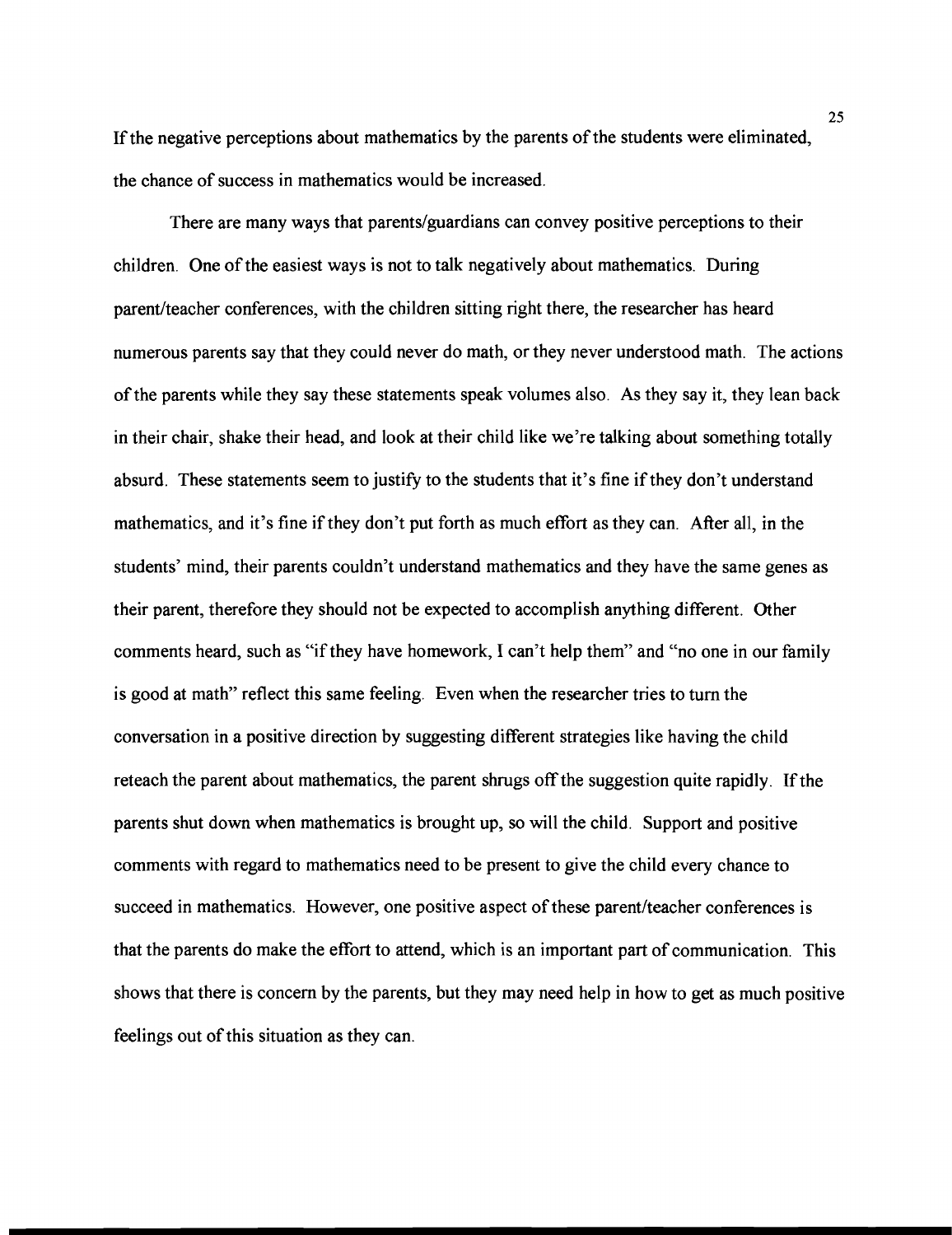Parents at home can also convey positive perceptions about mathematics quite easily. A simple conversation about how math class went that day, along with a little encouragement or praise would open the door to many other conversations and understanding in the future. They should be interested in whatever their child has to say about school. The parents could ask if their child had any work to do at home for their math class and help them if they could or have their child teach them what they learned that day. Parents can inquire when the next quiz or test is or if they are doing any projects. Any conversation about mathematics parents can have with their children, technical or not, that has a positive and encouraging tone, with will foster positive perceptions and therefore increase the chance for academic success in mathematics.

Parents' perceptions of mathematics play a role in their children's success in mathematics. If the perception is positive, there is an increased chance of the children seeing the importance of mathematics and experiencing academic success in the subject. Experiencing academic success in mathematics can lead to financial literacy, good problem solving techniques, knowledge about technology, higher paying jobs, many career opportunities, among others.

## **Recommendations for further research**

One suggestion for further research on this topic would be to employ a larger subject sample. This study was limited to one small high school in western Wisconsin. A regional or statewide study would produce more meaningful results.

Another suggestion would be to compare the perceptions of mathematics with the last three years of the student's mathematics grade. In this study, only the previous year was considered.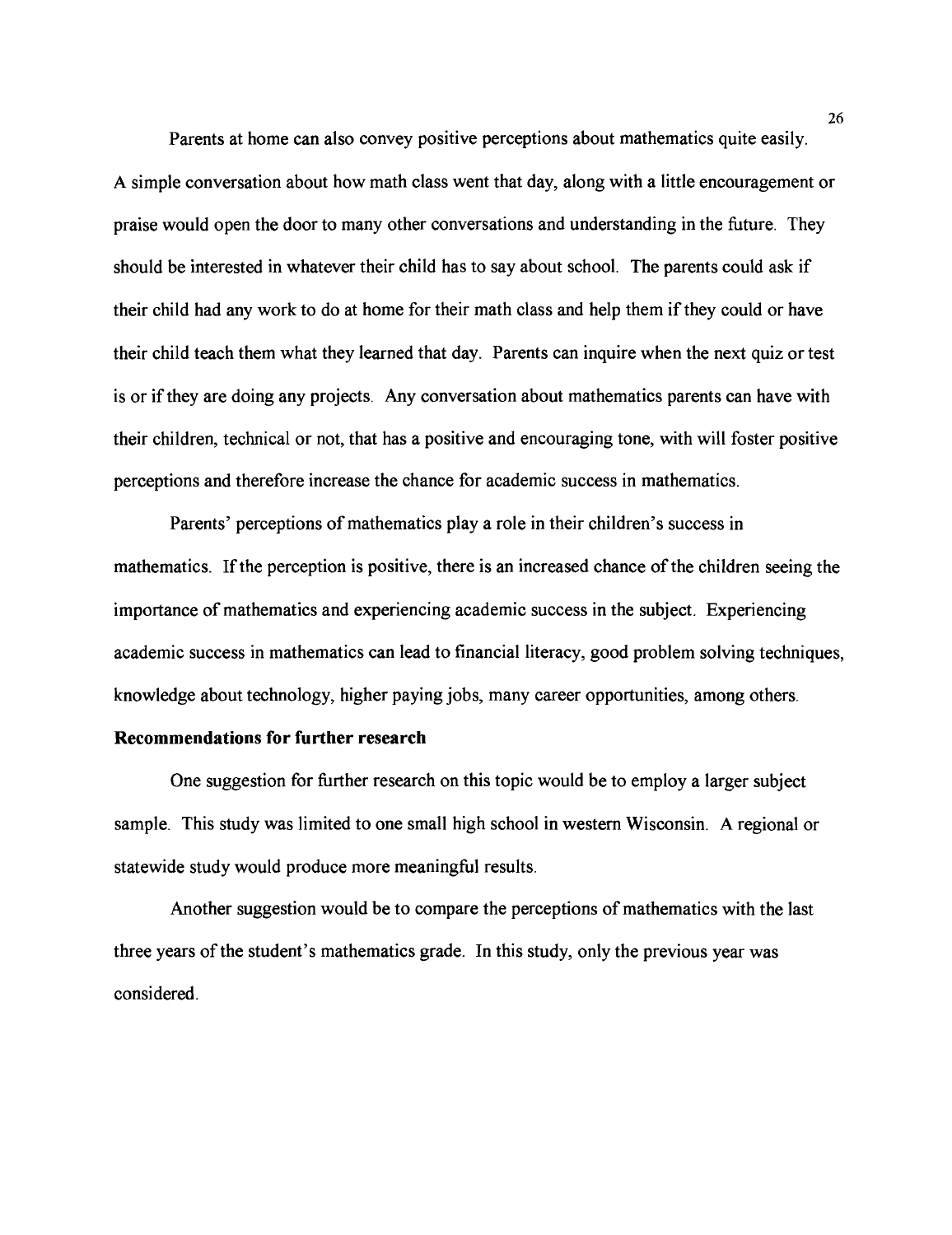#### **REFERENCES**

- Boyceville Community School District. *(n.d.).Boyceville Community School District* ... *a spirit of cooperation, a dedication to excellence.* Boyceville, **WI:** Author.
- Brusoe, T. (1 997). *How perceptions students have about their parents* ' *math ability influences the perception students have about their own math ability.* Unpublished master's thesis, University of Wisconsin-Stout, Menomonie, **WI.**
- Campbell, J.R., & Mandel, F. (1990). Connecting math achievement to parental influences. *Contemporary Education P~ychology.* 15,64-74.
- Iowa Department of Public Instruction. (2002). *Iowa Department of Public Instruction.*  Retrieved November 15, 2002, from: http://www.state.ia.us/educate/
- Ma, X., & Kishor, N. (1997, January). Assessing the relationship between attitude toward mathematics and achievement in mathematics: *A* meta-analysis. *Journal for Research in Mathematics Education, 28* (1 ), 26-47.
- National Center for Education Statistics. (2002). *National Center for Education Statistics.*  Retrieved November 15, 2002, from: http://www.nces.ed.gov/
- National Council of Teachers of Mathematics. (1 994, February). *Guiding students attitudes and decisions regarding their mathematics education.* Retrieved November 15, 2002, from: http://www.nctm.org/about/position statements/position statement 04.htm
- National Council of Teachers of Mathematics. (2000, February). *"Everything comes down to mathematics" An interview with PSINet 's CEO William Scrader.* Retrieved November 15, 2002, from: www.nctm.org/news/articles/2000-04schrader.htm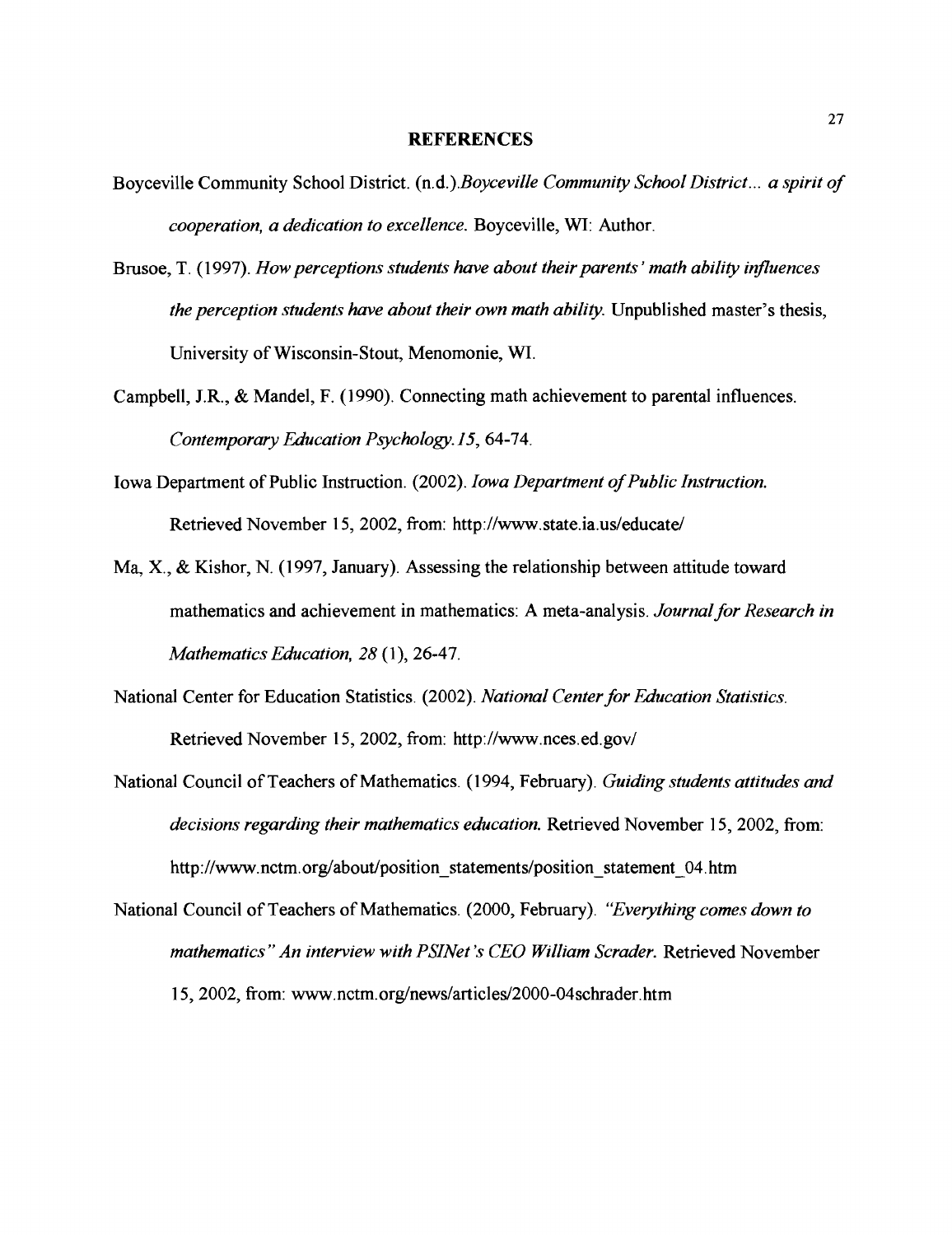- National Council of Teachers of Mathematics. (2002, February). *Alan Greenspan suggests raising interest in mathematics.* Retrieved November 15,2002, from: http://www.nctm.org/news/articles/2002-04nb greenspan.htm
- Simon & Schuster, Inc. (1991). *Webster 's new world dictionay.* Engelwood Cliffs, NJ: Prentice Hall.
- Singh, K., Bickley, P.G., Keith, T.Z., Trivette, P., & Anderson, E. (1995). The effects of four components of parental involvement on eighth-grade student achievement: Structural analysis of nels-88 data. *School Psychology Review, 24* (2), 299-3 14.
- State of Wisconsin Department of Public Instruction. (2004). *No child left behind* Retrieved December 10, 2004, from: http://www.dpi.state.wi.us/dpi/esea/background.html
- State of Wisconsin Department of Public Instruction. (1 998). *Wisconsin 's model academic standards.* Retrieved November 15, 2002, from:

http:/www.dpi. **state.wi.us/standards/index.** html

- Tokar, T. (1999). *Parental involvement in education: A teacher's perspective*. Unpublished master's thesis, University of Wisconsin-Stout, Menomonie, **WI.**
- Trafton, P.R., Reyes, B.J., & Wasman, D.G. (2001, November). Standards based mathematics curriculum materials: A phrase in search of a definition. *Phi Delta Kappan, 83* (3), 259- 264.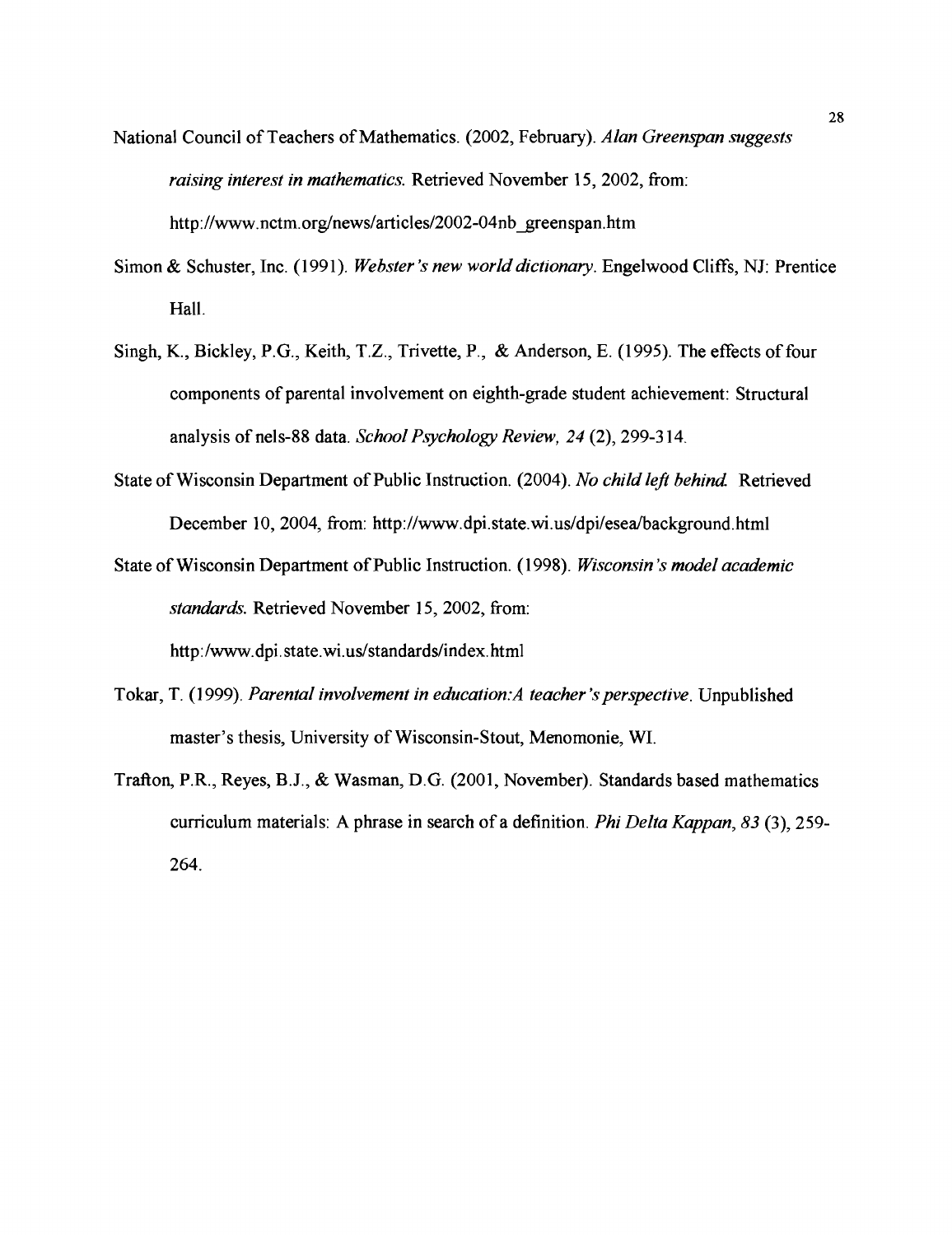# **Appendix A: Consent Form**

Dear Parent or Guardian,

The students in your child's mathematics class have the opportunity to take part in a study about perceptions in mathematics. The Boyceville School District has fully approved this project. I am asking your permission for your child to participate.

The goal of this study is to administer a survey to determine if there is a relationship between parental perceptions, as perceived by the child, and the academic success of the child in mathematics. The survey will consist of 10 questions, and the answers to the questions will be matched to your child's grade in his/her mathematics class.

There is little or no risk for your child to fill out this survey. The information gathered will be kept strictly confidential and any reports of the findings of this survey will not contain your child's name or any other identifying information.

Your child's participation is strictly voluntary. You and your child may choose not to participate without any adverse consequences to you. Should you choose to participate and later wish to withdraw from the study, you may discontinue your child's participation at any time without incurring adverse consequences.

This study has been reviewed and approved by the University of Wisconsin-Stout's Institutional Review Board (IRB). The IRB has determined that this study meets the ethical obligations required by federal law and University policies. If you have questions, concerns, or reports regarding your rights of your child as a research subject, please contact the IRB Administrator.

| Investigator:               | IRB Administrator:     |
|-----------------------------|------------------------|
| Nancy White                 | Sue Foxwell, Director, |
| 715-643-4321                | 152 Vocational Rehabil |
| nancyw@boyceville.k12.wi.us | <b>UW-Stout</b>        |
|                             | Menomonie, WI 54751    |
| Advisor:                    | 715-232-2477           |
| Dr. Amy Gillett             | foxwells@uwstout.edu   |

71 5-232-2680 gilletta@uwstout.edu

, Research Services vilitation Bldg. Menomonie, WI 5475 1

## **Parent/Guardian Statement of Consent:**

By signing this consent form you agree to allow your child to participate in this research study.

Signature of Parent/Guardian Date Date

## **Student Statement of Consent:**

By signing this consent form you agree to participate in this research study.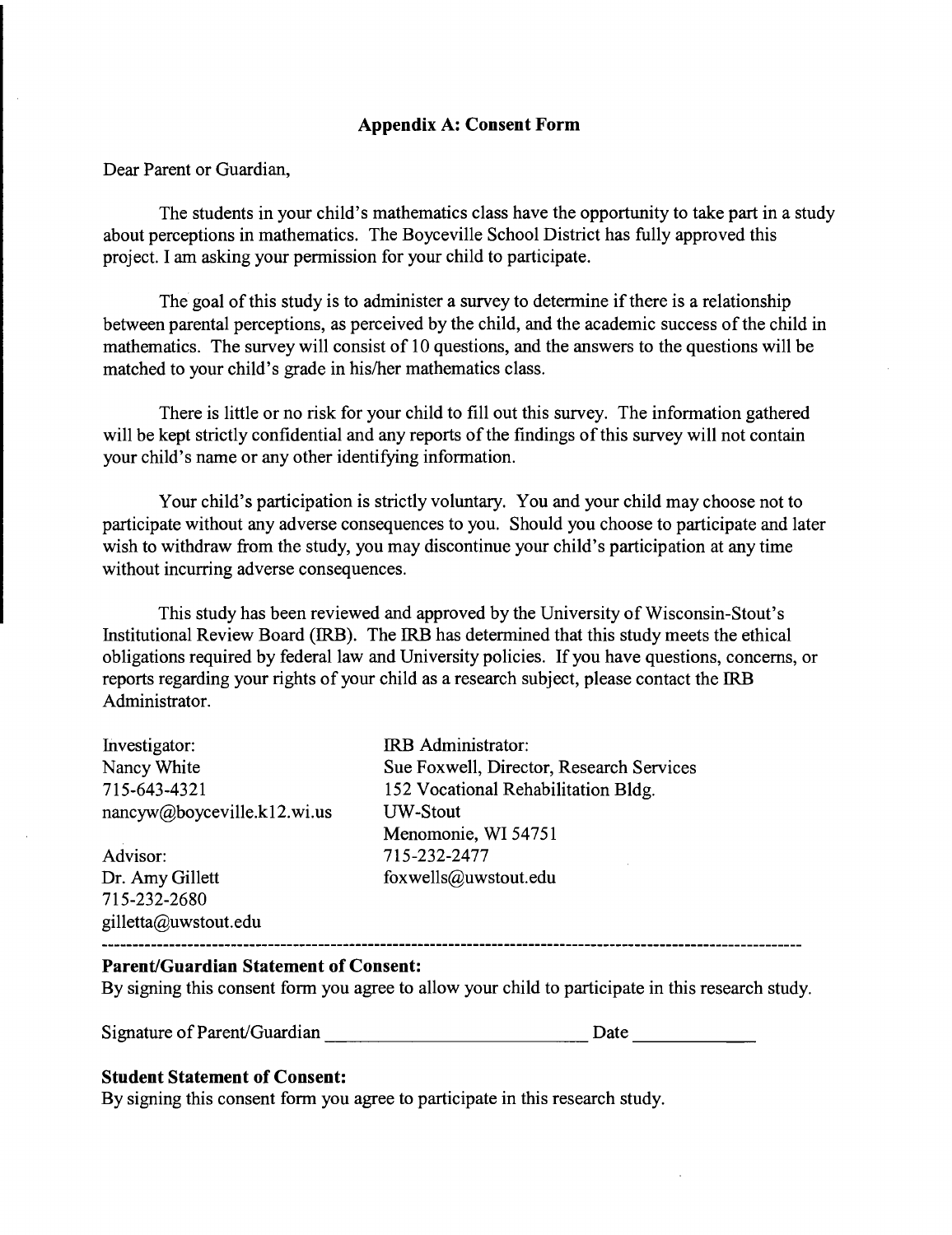Signature of Student Date

 $\mathcal{L}_{\text{max}}$ 

 $\sim 10$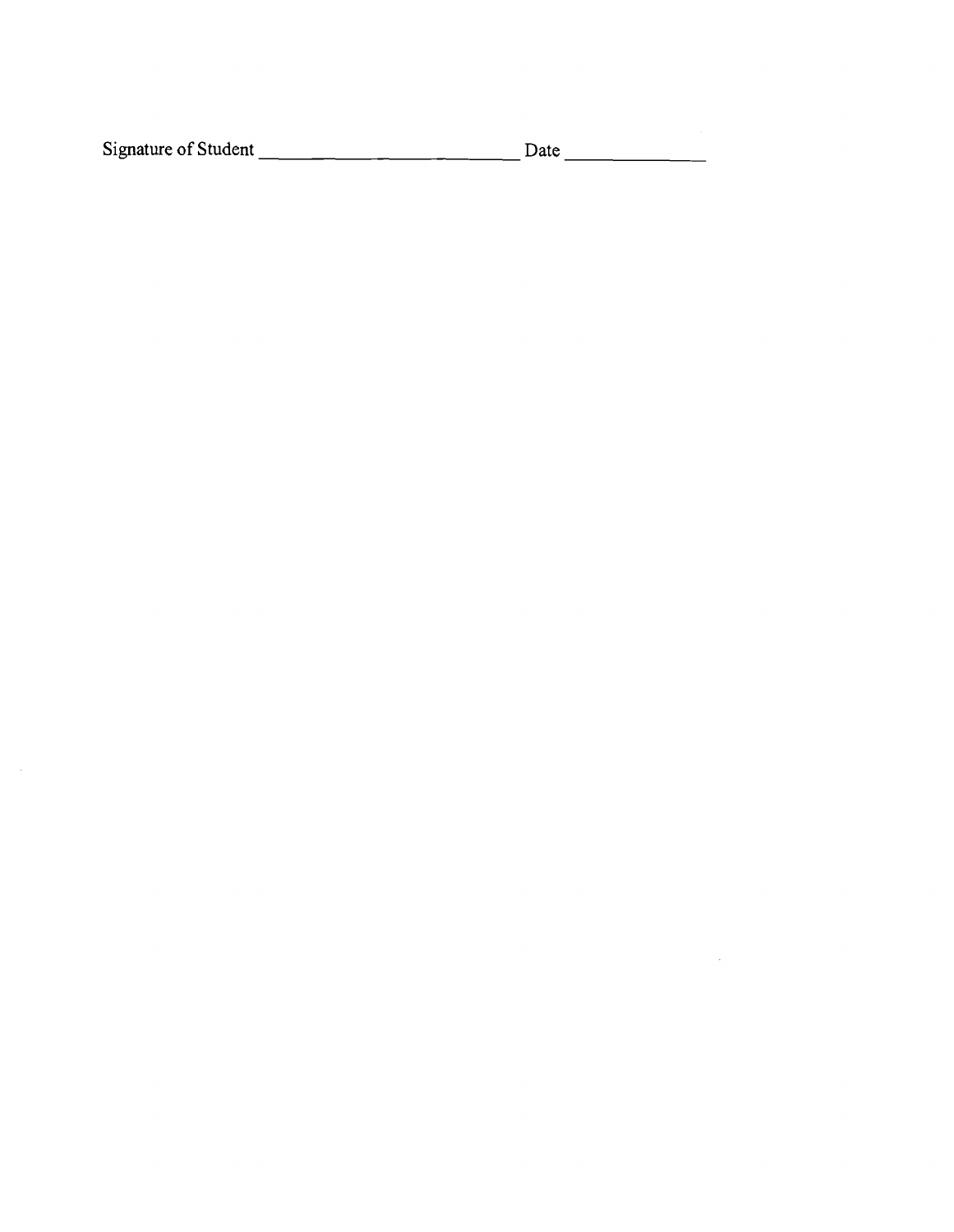## **Appendix B: Subject Survey**

## What Your Parents/Guardians Say About Math

Name:

The purpose of this survey is to determine if there is a relationship between what your parents/guardians say about math, and what grade you earn in your math class.

Circle your grade in school:  $9^{th}$  10<sup>th</sup> 11<sup>th</sup> 12<sup>th</sup>

Circle the math class are you in now: PreAlgebra Algebra Geometry

Please circle "1" if your parents/guardians have made a comment like this, or circle "2" if your parents/guardians have never made a comment like this:

|                                                                      | My parents/guardians<br>HAVE said something | My parents/guardians<br><b>HAVE</b><br><b>NEVER</b> said |  |
|----------------------------------------------------------------------|---------------------------------------------|----------------------------------------------------------|--|
|                                                                      | like this:                                  | anything like this:                                      |  |
| 1. Being good in math will help get<br>a good job after high school. | 1                                           | $\overline{2}$                                           |  |
| 2. I liked math when I was in school.                                | $\mathbf{1}$                                | $\overline{2}$                                           |  |
| 3. Math is used in everyday life.                                    | $\mathbf{1}$                                | $\overline{2}$                                           |  |
| 4. I understood math when I was in school.                           | 1                                           | $\overline{c}$                                           |  |
| 5. I did not like math in school.                                    | 1                                           | $\overline{2}$                                           |  |
| 6. Only smart people can get math.                                   | 1                                           | $\overline{2}$                                           |  |
| 7. I could never do math.                                            | 1                                           | $\overline{2}$                                           |  |
| 8. I never understood math.                                          | 1                                           | $\overline{2}$                                           |  |
| 9. You really don't need math.                                       | 1                                           | $\overline{2}$                                           |  |
| 10. Math is not important in life.                                   | 1                                           | $\mathbf{2}$                                             |  |